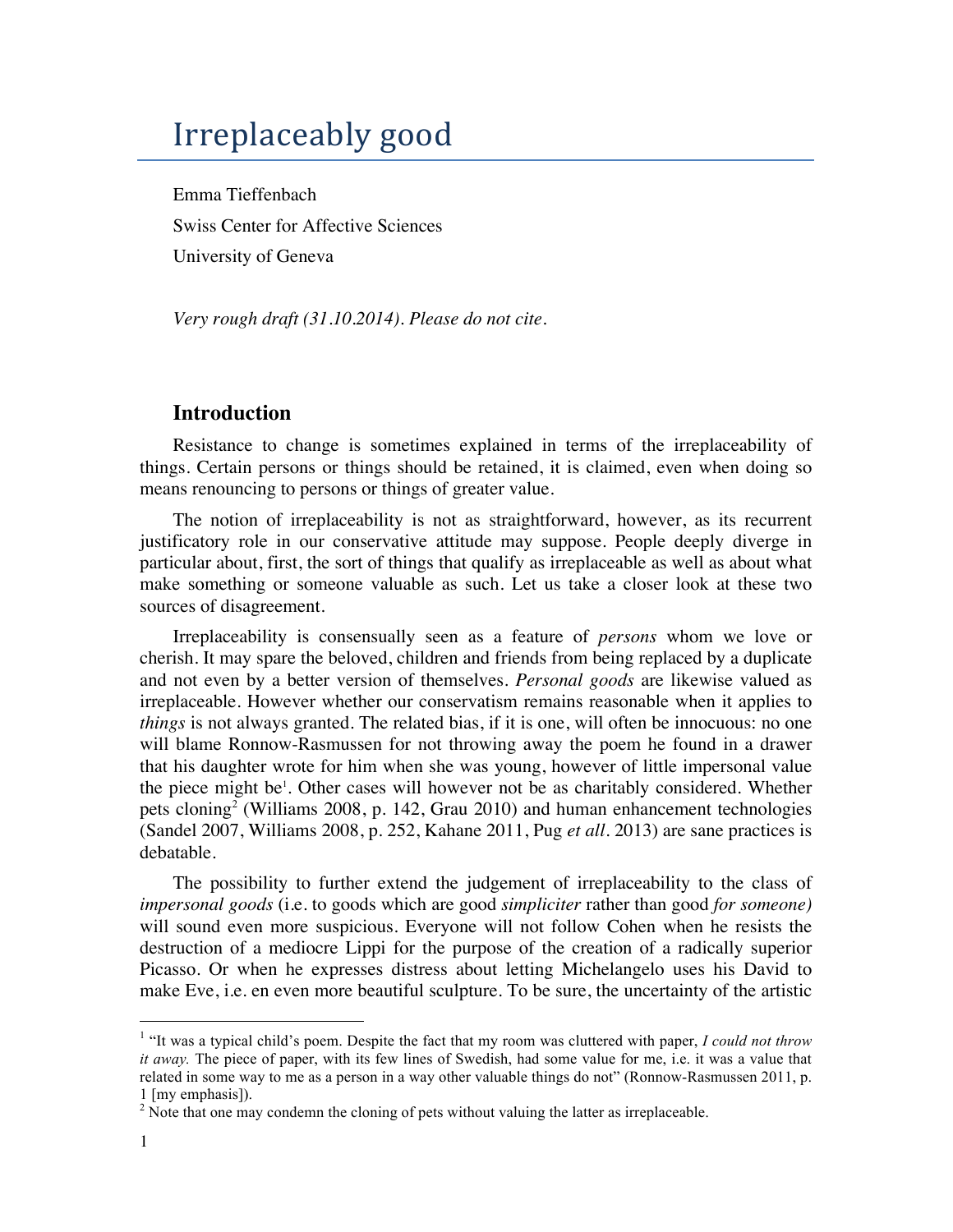enterprise is a reason to prevent the sculptor from re-using an existing master-piece of his collection for the purpose of creating another. But once the success of the enterprise is made certain, no reason to opposite it remains, some will say.

In sum, the property of irreplaceability has two contentious value-bearers. The common view is that only persons can be irreplaceable and *if* things are similarly assessed they are so by reference to persons: goods will have to be of the personal type, rather than of the impersonal type, for being valued as irreplaceable.

People also disagree about the notion itself of irreplaceability. After having been long overlooked, it is now offered widely conflicting accounts. The literature provides conflicting answers to the following questions: Is irreplaceability a dispositional notion? Are there degrees (or depth) of irreplaceability? Is irreplaceability conceptually related to the notion of destruction? Is irreplaceability the (exclusive) value of historical goods? Of intrinsic goods? Of final goods?

Irreplaceable goods, I wish to argue, are neither those that are historically valuable, nor those which are unique, not even those which are intrinsically valuable. Expanding on G.A. Cohen (2011, 2013), I propose to understand the value of irreplaceability in terms of a bias toward *existing* things of value in opposition to their non-existing, albeit also valuable, candidate substitutes. The discussion is not intended to convert anyone to conservatism. The goal is explanatory: it is to offer an explanation of the notion of irreplaceability, which should be comprehensible even to those who apply it less much often than the conservatives, if at all.

The discussion will be organized as follow. A dispositional definition of irreplaceability is first proposed (1.). The next section stresses the advantages of a realistic account of the value of irreplaceability, in contrast to a nihilist account, a subjectivist account and a fitting analysis (2.). The last sections discuss irreplaceability as the value of historical properties (3.) or as that of *existing* things of value (4.)

# **1 To value something as irreplaceable**

#### *Non-relevant cases of irreplaceability*

All conservative behaviors are not always relevant to the sense of irreplaceability that is intended here. The following three cases in particular can be left aside.

Keeping things as they are may, first, be a commendable attitude when changing them is too risky. The new, it is feared, might very well not even be as good as the old, in spite of the contrary intention to create something better. Uncertainty may compromise the success of a renovating enterprise thus forcing the conclusion that something is irreplaceable. However, the sense of irreplaceability that is prescribed by prudence is not the one we are after. To assess something as irreplaceable is not dictated by the uncertainty of the success of the replacement. Even if the success of the enterprise to built things anew were guaranteed, we would still be inclined to resist it.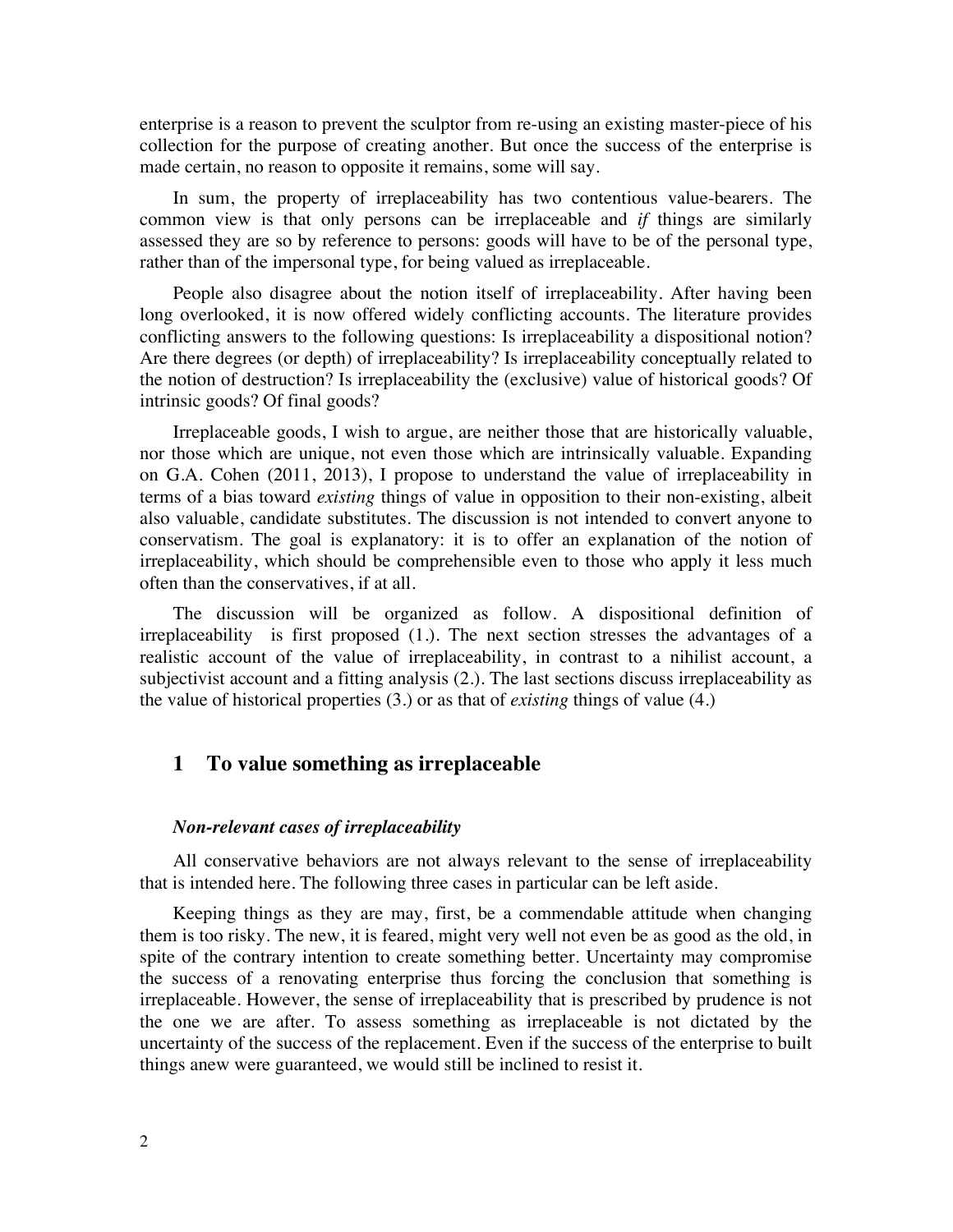Secondly, a status quo bias may lead us toward certain conservative attitude. Keeping x as it is just is in this case not a choice but the default state of affairs. The possibility to replace x is then not even considered. We not only take the current state of affairs for granted, we also don't reflect on any others. Inertia may explain why things are not replaced. It seems however irrelevant as an explanation as to why they are irreplaceably good, even if it might be pleasurable to following the routine sometimes (see Schefler 2009).

Thirdly, not to replace things may be dictated by the practical impossibility to do otherwise. This happens when *de facto* x has no duplicate<sup>3</sup>. Lack of better alternative may render certain things irreplaceable, that is, as a *faute de mieux.* This is, however, not the significant sense of irreplaceability we are after. If Crusoe loves Friday and values him as irreplaceable, this is not because, as a matter of fact, there is no one else for taking his place. Rather this is because no one else —no ship wrecker nor any captives— could take Friday's place near Crusoe. It is by supposing a *counter-factual* candidate substitute that the irreplaceability of persons and things is discovered.

In sum, the irreplaceability of goods is unrelated, in particular, to the uncertainty of a renovating enterprise. Nor is it related to our propensity to follow the routine or to the current unavailability of a candidate substitute.

#### *Depth of irreplaceability*

The notion of irreplaceability displays various degrees of depth (or, as some says, of meaningfulness). It is by varying the temporality of the existence and the amount of value of the candidate substitute that these various degrees of depth of irreplaceability can be discovered. The standards that are met by the candidate substitutes become higher and higher so that the choice to conserve the original is made increasingly difficult to make. Refusing a duplicate is not as conservative an attitude as refusing a better version. Refusing a *forthcoming* substitute is not as conservative an attitude than denying the possibility of a *past* substitute. by qualifying the candidate substitute in this manner, the following six notions of irreplaceability can in obtained:

- i Something is irreplaceable if, as a matter of fact, there is no duplicate can take its place.
- ii Something is irreplaceable if, as a matter of fact, there is no better version can take its place.
- iii Something is irreplaceable if no duplicate of that thing could take its place.

 $\ddot{ }$ 

<sup>&</sup>lt;sup>3</sup> To say, as Zagzebski does (2001), that "if someone is irreplaceable in value, I assume that means that if we lose her, no one else, no matter similar to her, can replace her" (2001, p. 413) is strikingly ambivalent as to whether irreplaceability is a matter of *actually* having no duplicate or whether it rather is, as I suggest (see also Grau 2004, 2010, a matter of being irreplaceable, even if a substitute were available.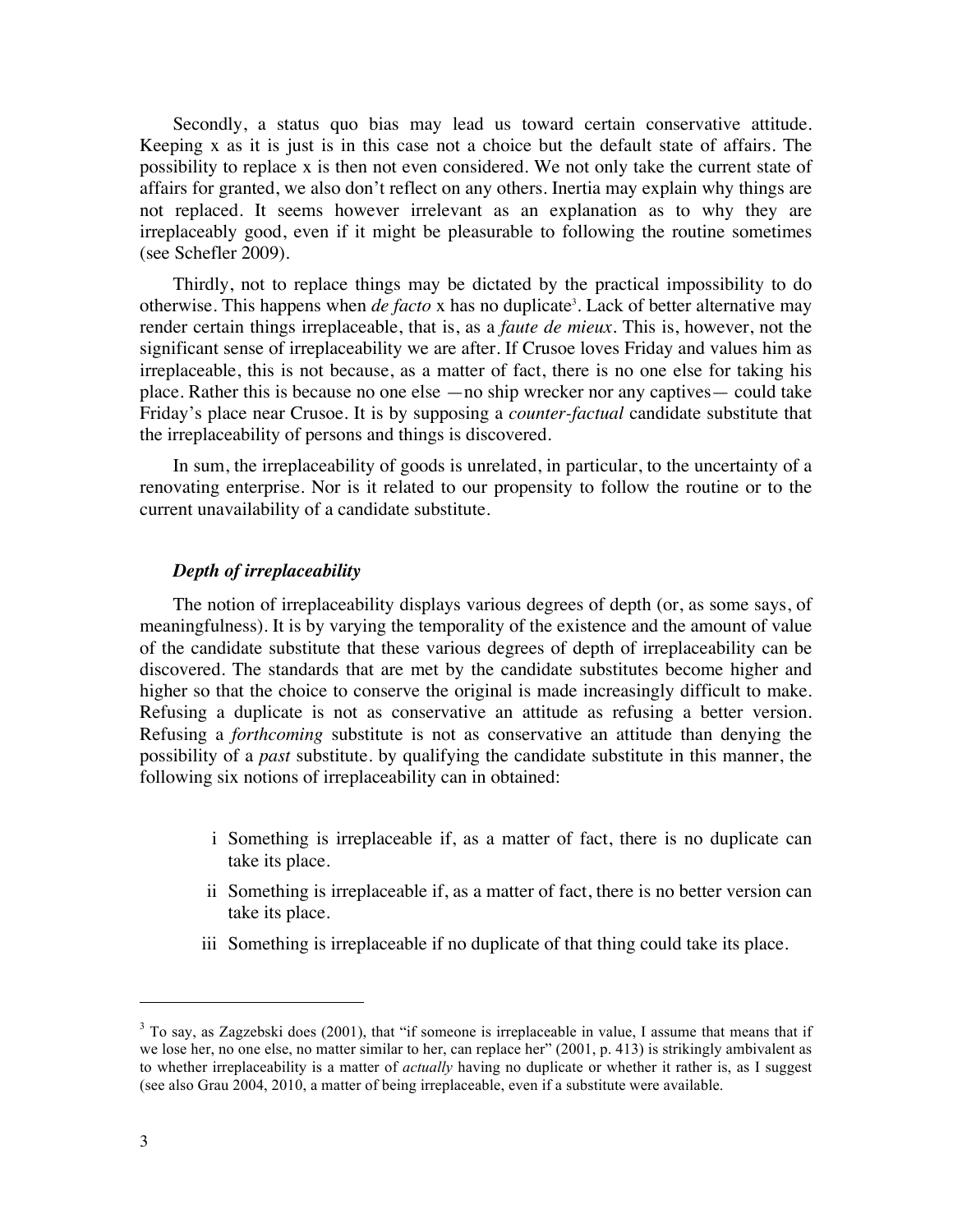- iv Something is irreplaceable if no better version of that thing could take its place<sup>4</sup>.
- v Something is irreplaceable if no duplicate of that thing could have taken its place.
- vi Something is irreplaceable if no better version of that thing could have taken its place.

Note that the notion of irreplaceability only becomes an axiological notion at level iii, that is, when the candidate substitute is counterfactually defined. Only then is irreplaceability not the contingent relational property of not having any candidate currently available substitute. Also, to reject iii and v does not imply that one would replace x with its duplicate. *Indifference* could rather (and more plausibly) be the commendable attitude. A non-conservative confronted with two strictly equivalent things will not be able to prefer any (unless he has a preference for the one on the left side).

#### *i Things which are cherished*

One needs not have any actual state of mind toward that which one values as irreplaceable. The evaluative attitude is a *disposition,* which can, as a first try, be defined as a propensity to oppose their replacement by other goods. Irreplaceable goods would be, on this view, goods which one would not be disposed to swap with any others.

> *Irreplaceable goods (IG) = goods which would not be replaced by any other substitute candidate.*

This first definition proved to be too strong, however, because valuing something as irreplaceable gives you only a *pro tanto* reason to resist its destruction. Something may both be assessed as irreplaceable and be voluntarily, albeit reluctantly, replaced. This happens when the reason to replace it trumps the reason not to. Pick any far-fetched dramatic reason, like someone's near death, which would urge the replacement of the Lippi with the Picasso. To cherish something is not necessarily to resist its destruction, but only to be *averse* to the latter.

To be a conservative seems to be disposed to merely have pro-attitudes toward certain things (rather than to actually do anything, although opposing change is, of course, an choice which the conservative may well make) which one does not have

 $\ddot{ }$ 

<sup>&</sup>lt;sup>4</sup> I take Raz to have this sort of counterfactuality in mind when he says: "Think of parent's attachment to their child. Assume that it is reasonably successful, and is of fairly common kind. The parents regard the child as irreplaceable. They need not deny that if the child died they would have another, and that for all they know their relation with the new child would be as successful and rewarding. Acknowledging this they still regard the child as irreplaceable" (Raz 2001, p. 26)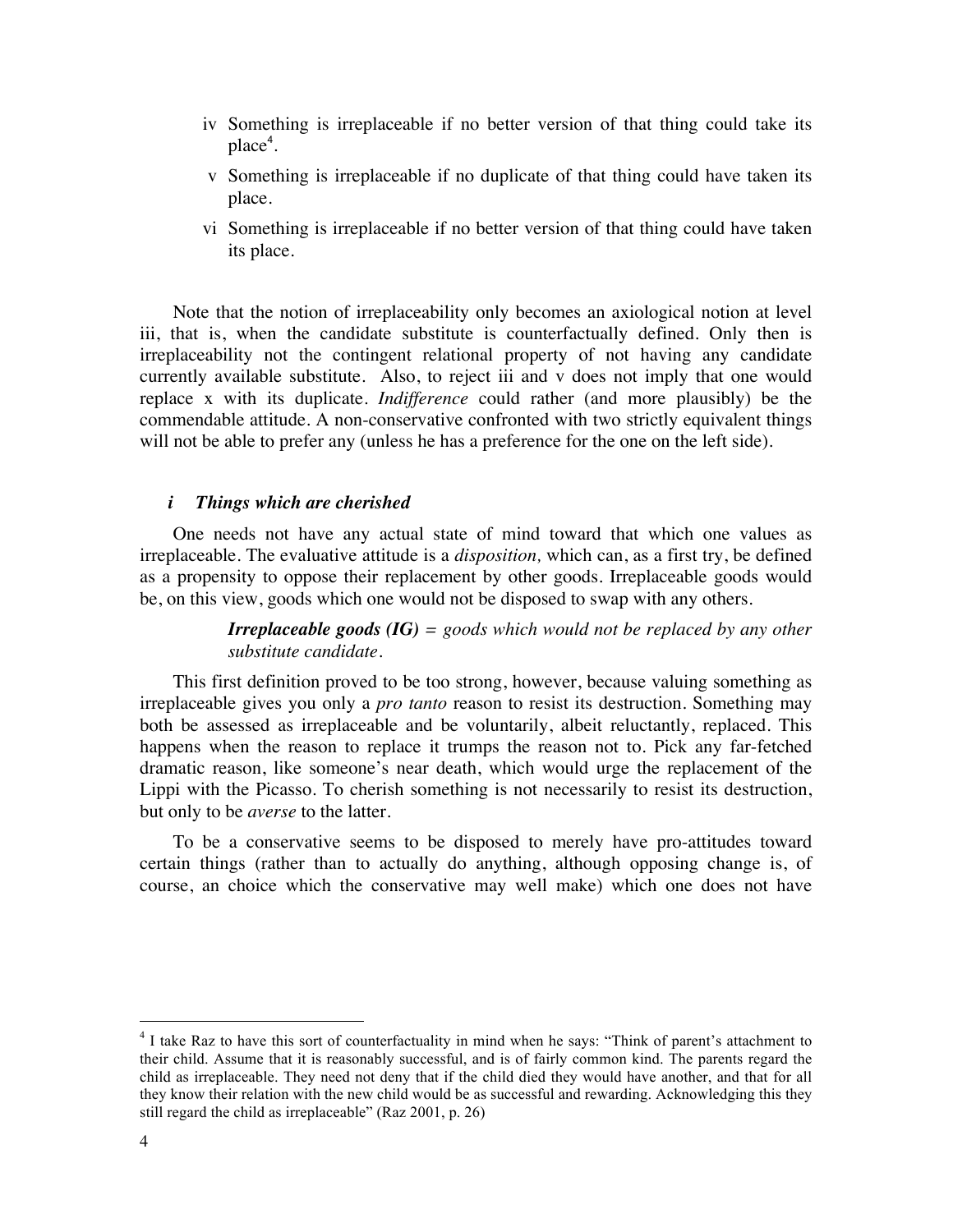toward their substitute candidate. Following Oakeschott, we may suppose that the conservative *prefers* what he has to what he could have*<sup>5</sup>* .

# *Irreplaceable goods (IG') = goods which are preferred to any substitute candidate.*

The problem with this second definition is that it is two broad. One may have a preference toward things, like money bills or disposable napkins, which we do not only find replaceable but which we value precisely for being fungible. This seems to suggest that some thicker dispositional pro-attitudes, than a mere preference, seem to be involved in the valuation of things as irreplaceable. Irreplaceable goods are those we love (Grau 2013, Helm ?), cherish (Anderson 1993, Cohen 2011, 2013), care about (Frankfurt 2001), hold dear, revere (Cohen 2011, 2013) or to which we are attached (Raz 2011). Irreplaceable goods can accordingly be defined as the designated objects of these various thick pro-attitudes:

> *Irreplaceable goods (IG'') = goods which are loved, cherished, care for, held dear, revered, objects of attachment.*

What points in favour of these various pro-attitude is a conceptual relation, which Cohen stresses, between cherishing something and *regretting* its destruction. "We do not regard something as being worthy of being revered or cherish if we have no reason to *regret* its destruction, as such" (Cohen, *Unpublished manuscript*). Or, as he also says: "You do not cherish a Tintoretto if you happily replace it by a slightly better Picasso (Cohen, Unpublished manuscript)" (?). Cherishing the Tintoretto is compatible with the decision to *unhappily* replace it with the superior Picasso. While not necessarily disregarded, the choice to replace it will nevertheless always be mourned, regretted, or felt as a loss. The cherisher is disposed, *ex ante,* to be distressed at the prospect that the painting could be replaced. She will, conversely, be relieved when the replacement project fails to realize.

Now to define irreplaceable goods as the suitable objects of various pro-attitudes seem to restrict its scope to *personal* goods. Indeed, it is a common view that one is only attached to things to which one is *personally* related. Raz says, for example that "oncrete attachments are good for those whose attachments they are; their value is within the sphere of personal meaning. The uniqueness of an object or pursuit established by an attachment is uniqueness to one person, not uniqueness impersonally judged (Raz 2001, p. 38-39). Likewise, Anderson opposes the impersonal valuation that is relevant to useful things<sup>6</sup>, on the one hand, to the valuation of "something for its personal attachment to oneself, as when one cherishes an heirloom" (Anderson 1993, 144), on the other. Attachment is therefore always of the personal type.

 $5$  To be conservative is to be disposed to think and behave in certain manners: it is to prefer certain kinds of conduct and certain conditions of human circumstances to others; it is to be disposed to make certain kind of choices (Oakeshott 1991, p. 408).

 $6$  The crutches of a peculiarly deformed person and the notes that can be used only by the writer who made them (cf. Menger 1871 offer these example as things which are both usefully and has no economic value, being un-tradable) are counterexamples to the claim that useful things are always impersonally valued.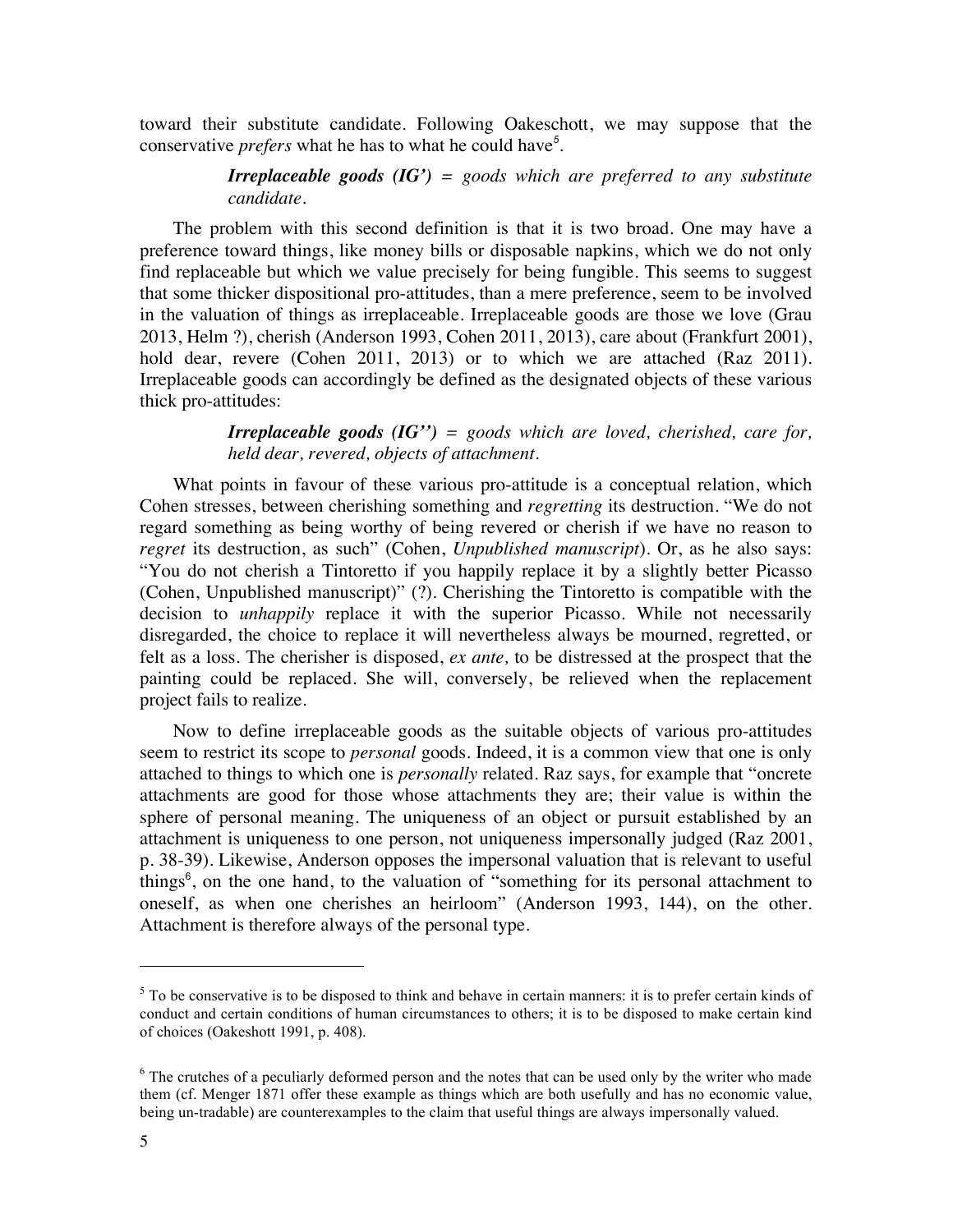Defining irreplaceable goods as those we cherish therefore gives right to those who are reluctant to consider that other things than persons and their personal goods can be irreplaceable. However, such a restriction of the scope of irreplaceability needs not be inferred. This is because not all of the previously mentioned pro-attitudes involved in the valuation of goods as irreplaceable are of the personal type. In other words, one may have a pro-attitude toward something to which one is not personally related. The attitude of cherishing seems to be a case in point. Unlike attachment, it seems that one can *cherish* something (or someone) without being personally related to it (or her): being acquainted with that thing suffices. It is possible to say of Edith Wharton's novels that they are to cherish without implying that they are good for their readers only. That things of impersonal value could be the objects of cherishment is is in fact Cohen's view when he claims that "a thing that has intrinsic value is worthy of being revered or cherished" (Cohen, *The Truth in Conservatism*), thus allowing the attitude of cherishment not to be confined to goods to which one is personally related. Our definition of irreplaceable may thus according as designating goods which are cherished.

#### *Irreplaceability and trades*

The idea of replacement covers many different sorts of ontological changes, not all of which are relevant to the notion of irreplaceability that is intended here. The most straightforward and relevant cases are when *x* is physically *destroyed* and *y* takes its place, as in the Michelangelo's example.

Replacement needs not take such a dramatic form, however. The substitute candidate may only *remove* without involving the destruction of that which it replaces. In ordinary language, we speak of trades as involving the replacement of something with something else. Things that are replaced by exchanges are given up for the sake of some other things. There are certain goods, it is argued, which should not be commodified. the forbidden list of goods include friendship, biological organs, babies or sex. Among the various explanations offered in support of this ban, one appeals to the incommensurability of these goods with money (Kant 1785, Raz 1987, Anderson 1993, Radin 2001). The question to ask here is: "Are these goods valued as irreplaceable when their trades are thus condemned?".

It is not certain, I submit<sup>7</sup>, that the condemnation amounts to a valuation of these goods as irreplaceable in the sense we are after.

Things are not *necessarily* valued as irreplaceable when they are refused to be sold. Consider the case of someone who was given a bike by someone else and who promised his benefactor that he will never part with it. While he will renounce to sell the bike because of his promised to do so, his decision needs not be *also* based on the belief that the bike is more valuable than the money he could get from it.

It is, correlatively, not inconsistent to trade things which we believe to be irreplaceability valuable. First, one can have a reason to exchange something with something else without having to compare their respective value. It can still be in our

1

 $<sup>7</sup>$  See also Matthes 2013, 38-39.</sup>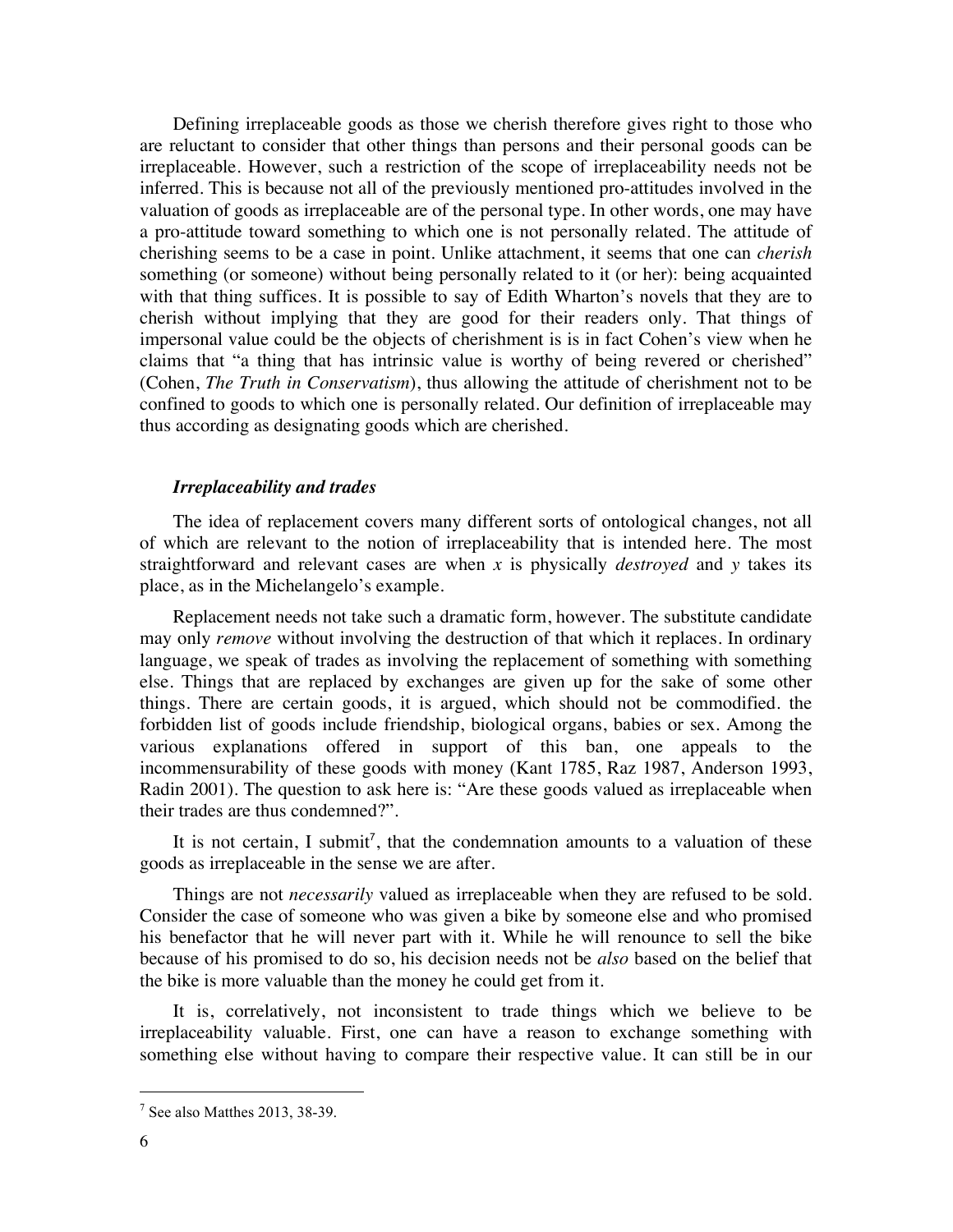interests to replace one by the other. If we want to laugh more than we want to be sad, we replace our tragedy tickets by comedy tickets. In any case, there is nothing invariably wrong about doing so. Nor is there anything morally disputable with abandoning the ideals of the Japanese Bushido for the purpose of adopting the ideals of the English gentleman, when moving to England. However incommensurable these two ideals may be, replacing one with the other proves, in this context, to be the wise thing to do.

The proper way to engage with an incommensurable good like a family mansion is to find it special, unmatched by any alternatives. But in certain circumstance, that is, when the money gotten from its sale would save someone's life, the proper way to engage with the family mansion is to inquire about its price.

# **2 Nihilism** *vs***. subjectivism** *vs***. fitting analysis** *vs***. realist account**

Irreplaceable goods have so far been defined as goods which we cherish. This definition turns out to be compatible with various views about the value of the irreplaceable. It is, in particular, compatible with a nihilist view, a subjectivist approach, a fitting analysis and a realist account. The latter, I suggest in this section, is the most promising of them.

#### *Nihilism*

On a *nihilist* account, irreplaceable goods are nothing more than the affective proattitudes (i.e. cherishment) that we have toward certain things or persons. While our cherishment seemingly grasp a property of the thing or person to which it is directed, the nihilist says that this is in fact an illusion. What we cherish is just a thing and we are fooled to think that our attitude was ascribing, even less since tracking, any evaluative property of the thing. It is the nihilist's view that things or persons are not what they seem to be, that is, bearers of values. The only sense of irreplaceability which this view allows is the factual sense distinguished previously: irreplaceable goods are just those that, as a matter of fact, have no candidate substitute.

The nihilist will typically claim that this factual sense is all that there is, thus rejecting any other "deep" or "meaningful" one. This strikes me as being at odd with a common experience according to which when things are said to be irreplaceable they are not merely described. Something about their worth or their merit is also implied.

## *Subjectivism*

Next to nihilism on the spectrum of views about irreplaceability stands the subjectivist view. All that is needed for a good to be irreplaceable, on this view, is that it is an object of cherishment.

*Subjectivism: x is irreplaceably good = x is cherished*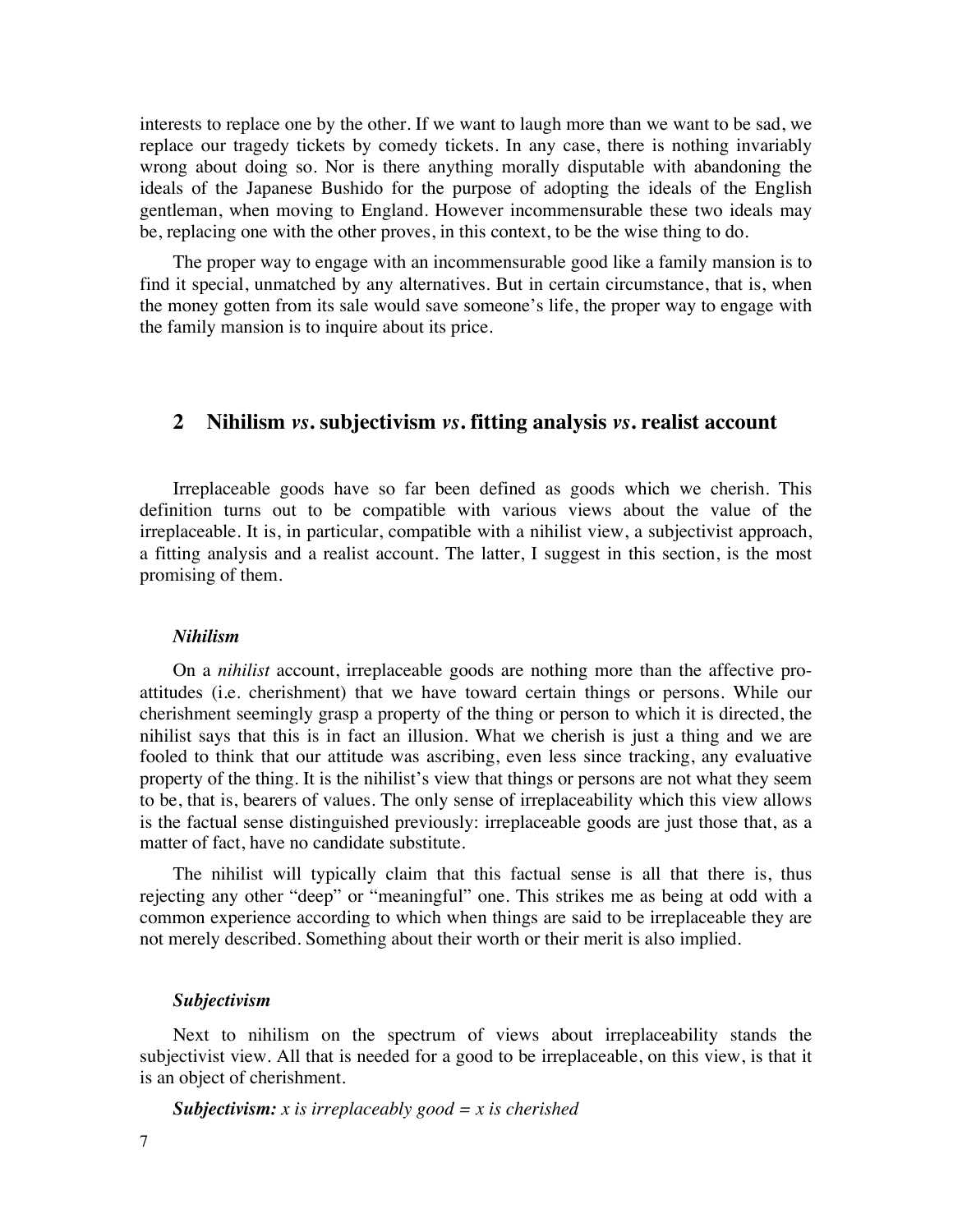Our attitude of cherishment, on this view, dictates what count as irreplaceable. To be judged or felt as irreplaceable is to be so. It is an implication of the subjectivist's view that we are immune from error in regard to the ascription of the value or irreplaceability. People are never mistaken in the use they make of the notion. The sort of error they never make split into two sort. First, they never are guilty of error of omission: they never fail to value a good as irreplaceable. The subjectivist cannot therefore blame someone for swapping his children with their enhanced version. Second, people never commit any mistake of commission: they never cherish goods that do not deserve to be cherished. The subjectivist cannot but lump together pathological cases (e.g. hoarding) and sane, or sensible, conservative behaviours.

## *Fitting analysis*

Adopting a fitting analysis represents one way of retrieving the possibility of error in regard to the ascription of the value of irreplaceability which the subjectivist unpersuasively rules out. A fitting analysis consists in qualifying the pro-attitude on which the value of the irreplaceably depends as one which we ought to adopt or as one which is suitable (i.e. fitting, appropriate) to its object<sup>8</sup>.

*Fitting analysis: x is irreplaceably good = x* is appropriately cherished.

The value of irreplaceability is construed as an appropriate respond-dependent notion. It is because S *suitably* finds x to be irreplaceable that it is is irreplaceably good. S's appropriate attitude has an authoritative power in regard to x's value. In other words, irreplaceable goods are those that are worthy of being cherished.

The countless number of artefacts that the hoarder accumulates on his balcony will fail the test of the fitting-analysis: they will be taken as unsuitable objects of his cherishment. While accommodating the possibility of errors in our disposition to cherish, the fitting analysis raises a few other problems:

First, it is circular. Cherishing has values as their formal object: to cherish something is to represent it to oneself as being good. The value of irreplaceably is defined by a proattitude, which, in turn essentially involve an evaluation of something as good. Because both the explanandum and in the explanans refer to a value, the account is defectively circular (Mulligan 2009, Massin 2011).

The definition provided is also too encompassing. There are at least two natural objects of cherishment which seems to fall outside the class of irreplaceable goods. Gardens may, for example, be worthy objects of cherishment without neither of their constitutive parts (e.g. the flours, the bushes, the trees, etc.) being valued as irreplaceable. I may cherish my family mansion and yet be willing to replace each of its components (the latter therefore not being valued as irreplaceable) with the view precisely to preserve it. In sum, we may cherish things whose essential components we do not necessarily value as irreplaceable. It is also possible to *care about* something without having to go through any comparison with anything else. As Franfurt says: "The question of what we

<sup>&</sup>lt;sup>8</sup> On an alternate version of the fitting analysis, an object is irreplaceably good implies the existence of a reason for having a pro-attitude for it.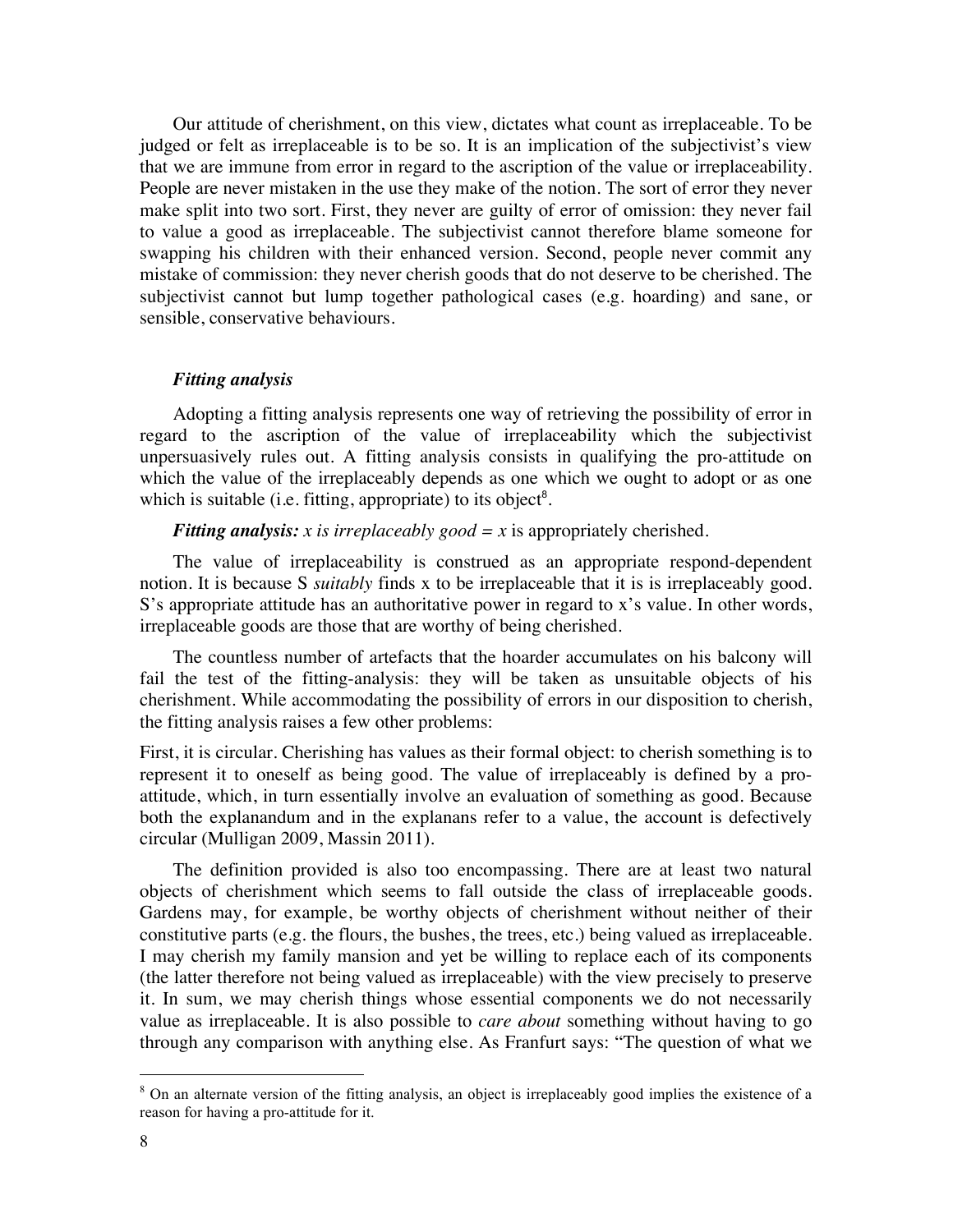are to care about is not settled by arriving at judgments as to the inherent or comparative merits of various possible objects of devotion" (1999, p. 106). A comparison with a candidate substitute will, by contrast, have to be made for something to be assessed as irreplaceable. The comparison may not lead to the judgement that the latter is superior, and it it may even be conducive to its evaluation as inferior. Still, it seems that an implicit contrast to the latter is involved when something is valued as irreplaceable.

Finally the analysis reverses the natural order of the explanation. Our attitude, it is argued, explains the irreplaceability of things. But why would we regret the removal and replacement of things by other things if we did not believe the former to *be* irreplaceable in the first place?

# *Realist account*

A realistic account of the value of irreplaceability reverses the *analysans* and the *analysandum* of the fitting-analysis account: it is because something is irreplaceably good, the realists says, that someone cherishes it. While the realist will refer to dispositional pro-attitudes in the definition she provides of irreplaceability, she will conceive these attitudes as tracking some response-independent property. What bears priority in the direction of explanation is not the pro-attitude, but the property it is directed to. Something has a certain value, according to that construal, and it is the task of the dispositional attitude to grasp it.

A realist account is compatible with irreplaceability being a primitive notion, that is, an unexplainable axiological property. This conclusion cannot be entertained, however, before exploring the possibility that the notion irreplaceability can be further explained.

A realist account is also compatible with the value of irreplaceability being a disjunctive set of values. On this account, to say that something is irreplaceably good is just another way of saying that it is, say, beautiful. Subjecting this latest view to an open question argument shows what is wrong with it. If it were true that to be irreplaceably good was synonymous with, say, being beautiful, the question: "is this beautiful thing irreplaceably good?" would be tautological. Since it is not, one may conclude that to be irreplaceably good is not the same thing as being beautiful.

# **3 Irreplaceability as** *historically* **valuable**

#### Consider Cohen's eraser:

I have a pencil eraser (what in British English is called a "rubber") which I have used ever since I became a lecturer forty-four years ago. It started out square, but now it has rounded edges, yet although it is small, most of it is still there. It is not because I make very few mistakes that most of it is still there, but because (a) I don't use pencils very much; (b) it takes only a little bit of rubbing to eliminate a mistake; and (c) I don't notice all my mistakes. I would hate to lose this eraser. I would hate that even if I knew it could be readily replaced, not only, if I so wished, by a pristine square one, but even by one of precisely the off-round shape and the same dingy colour that mine has now acquired. There is no feature that stands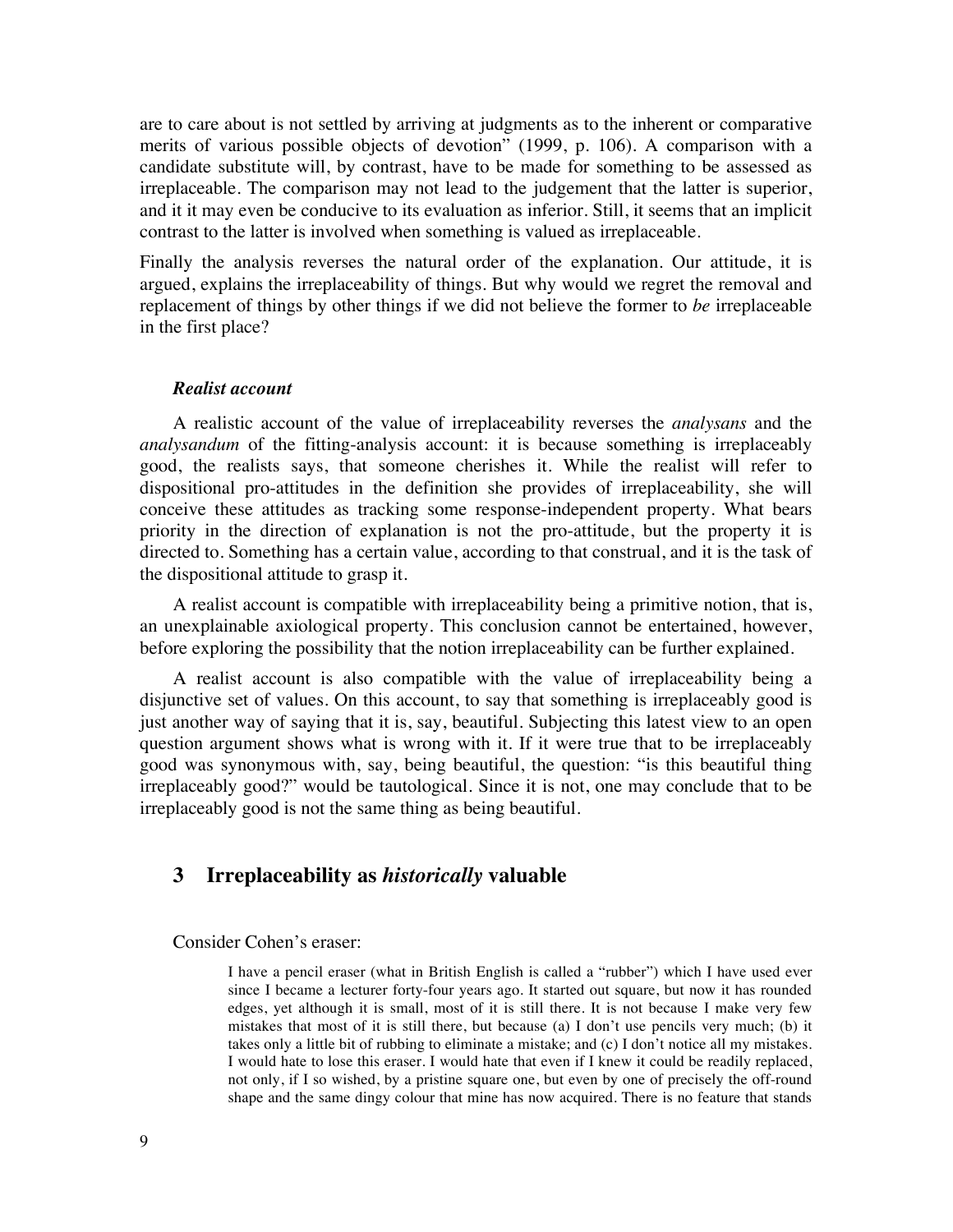apart from its history that makes me want to keep this eraser. I want my eraser, with its history. What could be more human than that?

Cohen cherishes his eraser because he cherishes his academic career and the rubber is something he has been using, even if only very occasionally, since the beginning of it. Cohen values the eraser in virtue of the way it externally relates to his lengthy academic activities. Maybe Cohen also likes that the value of his lengthy academic achievements is transferred to an object as insignificant as a rubber. The fact is that Cohen would be reluctant to replace the eraser with a whole new one. Or with one which is similarly worn but is not *his*.

In line with this quote, irreplaceability is often understood in terms of historical value (REF) 9 . What makes a good historically valuable? This section reviews various answers to this question (a-d), not all of which, as we shall see, are congruent with the idea that they also are *robustly* or *significantly* irreplaceable.

## *Historical goods as types of derivative goods*

Historical goods are commonly defined as goods with value-making historical properties. These are goods whose history makes them valuable. "There is no feature that stands apart from its history that makes me want to keep this eraser", says Cohen. The definition is lacking since we need to know what is it about the history of these goods which makes them valuable and also why their historical properties also makes them nonfungible with other similarly historically valuable goods.

The following definition, I suggest, will be of help in dealing with these two questions. Historical values, I submit, are those that accrue to things in virtue of their relation with past entities. Historical values, thus construed, are sub-cases of derivative values. Let us start with the latter. A derivative value, as Massin explains, is "the value that an entity exemplifies or possesses in virtue of the value of another entity. Entities of derivative value have their value because some distinct entities have some value. Derivative values are to be contrasted with fundamental or basic values: the values that entities have independently of the values of other entities" (Massin 2011, 152). (Derivative values, thus defined, are not equivalent to extrinsic values. While both kind of values depend on the property of other entities, only extrinsic values can depend on the natural properties of these other entities).

> *Derivative value: x has a derivative value relative to y = x is (dis)valuable because y is (dis)valuable*

Drawing on Massin's definition of derivative values, one may define an historical value as the value an entity exemplifies in virtue of the value of another *past* entity to which it is related. An historical value, thus construed, has the following definition:

> *Historical value: x has an historical value relative to z= x is (dis)valuable because z is (dis)valuable and z is a past entity.*

<sup>&</sup>lt;sup>9</sup> A stronger claim, which, to my knowledge, no one explicitly makes is that the class of historical goods map onto that of the class of irreplaceable goods. That there are irreplaceable non-historical goods is however generally admitted.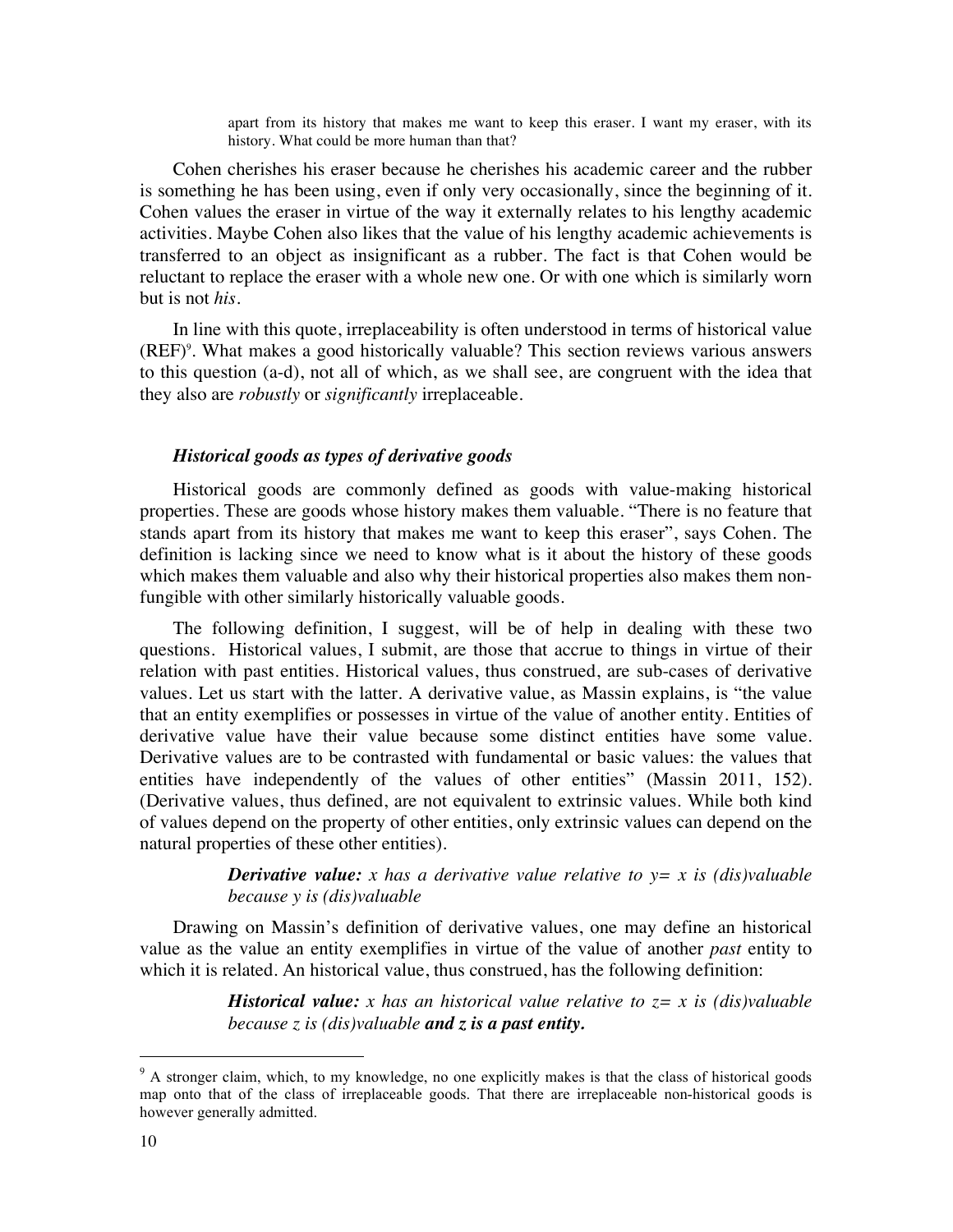On this view, historical values are values accruing to entities in virtue the relation which they have with some other valuable entity. One values x because one values z, x is related to z and z is a past entity. Historical values are sub-cases of derivative values in that the other valuable entity, namely *z*, needs to be a *past* entity. Depending on the sort of relation between x and z, the following cases of historical values can be distinguished:

- **Fetishist historical value**: one values x (e.g. Diana's dress) because one values z (e.g. Diana) and x was in proximity with (i.e. was touched by/belonged to) z. Another example (Cohen 2013): "If I had a paint brush that once belonged to Monet, I would value it as such, that is, because it once belonged to Monet". One values x (e.g. the paintbrush) because one value z (e.g. Monet) and x belonged to z.
- **Consecutive historical value:** one values x (e.g. Goya's drawing) because one values z (e.g. Goya) and x was made by z.
- **Instrumental historical value:** one values x (e.g. Hemingway's typewriter) because one values z (e.g. *A Farewell to arms*) and x was used to write z. Another example: One value x (e.g. Lincoln's pen) because one value z (e.g. the Proclamation of Amnesty) and x was used to write z.
- **Contributory historical value:** one values x (e.g. the remaining of a roman theatre) because one value z (e.g. the roman theatre) and x is a part of a valuable whole, z.

Note, however, that an historical good cannot be obtained by any kind of relation between *x* and *y.* The following, indeed, seem to be dubious cases of historical goods:

- **Cambridge historical value:** one values x (e.g. Xanthippe) because one values z (e.g. Socrate) and x was married to z.
- **Explanatory historical value:** one values x (e.g. Barnes's *Aristotle*) because one value z (e.g. Aristotle's philosophy) and x explains z.

The above definition of historical values obviously requires further refinements in order to rule out these latter cases.

# *Historical goods as unique*

Historical value, thus defined, does not yet warrant irreplaceability. Indeed, anything that relates to z in the way *x* does could in principle replace x. If what makes Diana's dress valuable is its proximity with Diana, why not think that it could be replaced by any other of her garment? If what makes *this* paintbrush valuable is that it belonged to Monet, why think that it could not be replaced by any other Monet's paintbrush?<sup>10</sup> If what makes

<sup>&</sup>lt;sup>10</sup> Interestingly, Cohen considers a Manet's paint brush (a painter he prefers to Monet), rather than another of Monet's paintbrush, as a replacement contender: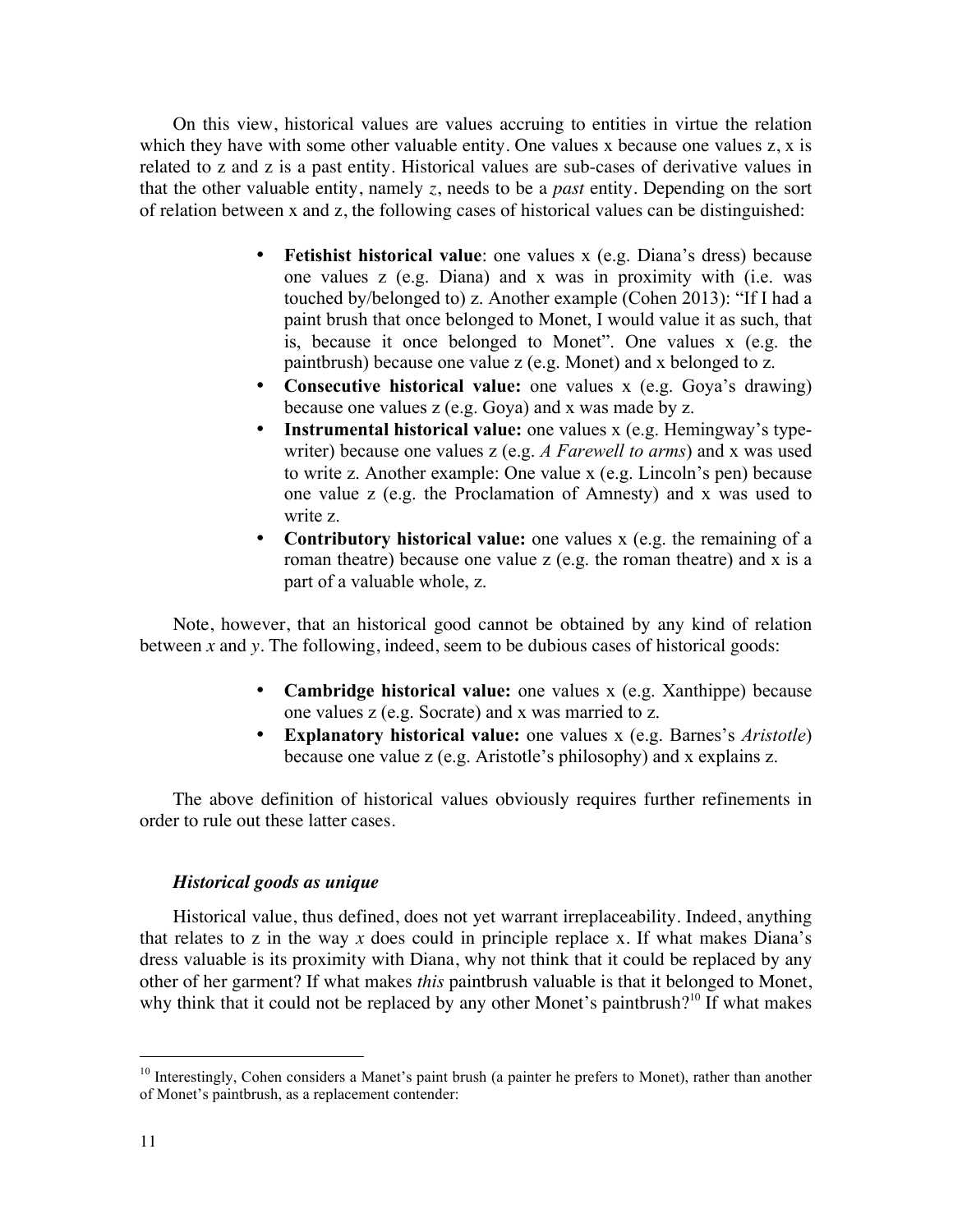the bottle valuable is that it once contained a nice wine, any other bottles that used to contain the same kind of wine could take its place. Likewise, any of the short and fat biscuits named Madeleine, beside the particular one to which Proust refers to, could serve the function of reminding him of his childhood, as a past remembering device.

To secure the irreplaceably of historical goods, it is therefore not sufficient that the latter merely relates to past things of value since the latter condition could be met by other things. To be valued as irreplaceable, something must relate to past things of value in a way that no other things could.

In order to obtain this unique relationship, one possibility is to have x relating to z *then* and *there*. If I value Diana's dress just in virtue of its proximity with Diana, I should value similarly any dress standing in the same relation to her. If, alternatively, I value the dress she wore *at that special occasion*, then its non-fungibilty is secured. Likewise, while Monet had many brushes, *this* one he used to paint the *Water lilies*. While other bottles did contain the same kind of wine, only *this* bottle contained the wine we drank *that night*, etc. Non-fungibility is therefore secured by moving from the property "Being worn by Diana" to "Being worn by Diana this day", by moving from "Being used by Monet" to "Being used by Monet for painting the *Water lilies"*11*.* While the first properties are exemplified by many *x*s, the latter are uniquely exemplified. The irreplaceability of an historical good is obtained by individuating the object of the past to which it is related.

The problem is that when the notion of irreplaceability is explained in this way, it is given a sense that fails to be the deep sense of the term we are after. While it is true that Diana wore *this* dress this day, and thus is non-fungible with any of the other dresses that she wore at other occasions, still Diana could have worn another dress that day. The dress she could have worn, it seems, would have been similarly found as irreplaceable as the one she actually wore. If this is so, the notion of irreplaceability that is here at stake does not seem to be very robust. While it resists a substitution with a duplicate or with another of Diana's dress, it fails to be irreplaceable with another dress that she could have worn this day. It just could have been any other dress. Compare now the non-fungibility of Diana's dress with that of the beloved whose irreplaceability, one may say, remains the same in *all* possible worlds, present, future *and past*. Your beloved, I submit, would not only remains yours in the circumstance in which some duplicate shows up. It would also

-

If I had a paint brush that once belonged to Monet, I would value it as such, that is, because it once belonged to Monet, and if it were removed and replaced by a more elegant brush, one that belonged to Manet, by a well-wisher who knew that I think Manet greater than Monet, and that I care about elegance in brushes, then I would know that the well-wisher would have failed to understand something, and I don't mean that he would have failed to understand the sanctity of private property. He would have failed to understand that wanting to keep what one (already) has is a special sort of wanting.

Cohen values x (e.g. Manet's paintbrush) because he values y (Manet's talent) and although y is thought to be greater than z (Monet's talent), still Cohen values w (e.g. Monet's paintbrush) more than x (e.g. Manet's paintbrush).

 $11$  Compare with Grau's example of Jimmy Hendricks's guitar (Grau 2004, p. 125).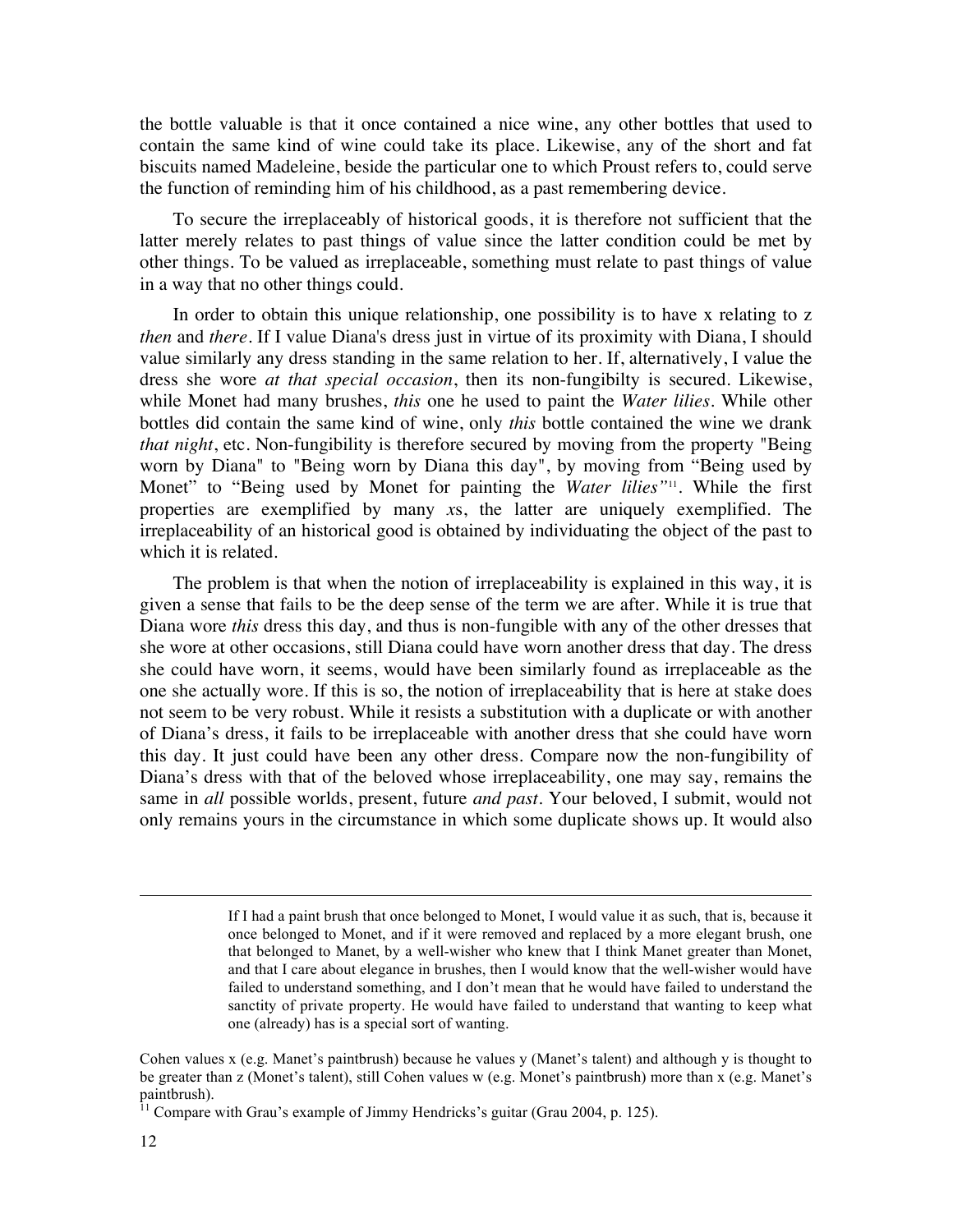have remained yours in the circumstance in which some duplicate had shown  $up^{12}$ . Your love for him would not tolerate being replaced by a substitute, neither in the future *nor in the past.* Not only could you only love him, it also is the case that you could only have loved him, couldn't you?<sup>13</sup>The point is that the same cannot be true about Diana's dress, it seems. While it is true that it could not *now* be replaced by any other dress, not even by a perfect duplicate. It is also true that any other dress would have *then* fit the bill. The irreplaceably of Diana's dress is confined to the present and the future and proves weak once the possibility of a past counter-factual is considered. Historical goods, this suggests, are (slightly) less robustly valued as irreplaceable than persons $^{14}$ . They, at most, display the level 5 of irreplaceability that was distinguished previously.

More crucially, Diana's dress is on the proposed account irreplaceable because it merely happens to be the unique instantiation of the historical property of being the dress she wore that day. Let Diana's dress endures mitosis, as in Parfit's thought experiment (Parfit 1984), and it would then have many perfect duplicates (the latter sharing by hypothesis with the original Diana's dress all its historical properties), which we would have no reason to value less than the original. But if Diana's dress loose its value of being irreplaceable once its historical properties is (thought-experimently) replicated, the irreplaceability thus construed turns out to therefore have the "mater of fact", that is, the contingent kind of sense, which was previously ruled out as too superficial.

## *Historical goods as un-replicable goods*

Having historical goods subjected to mitosis was a thought experiment. In reality historical properties are not replicable. While one can create a perfect duplicate of Diana's dress, it will still not be the dress she wore that day. This is precisely because historically valuable goods cannot be fabricated, that they cannot be replaced with one another. This is what makes historical goods irreplaceably valuable.

Our objection to this argument was to point to the superficial, i.e. matter of fact, sense of irreplaceability that is at stake. Matthes (2013) also finds this argument lacking but for a different reason. One cannot infer that something is not irreplaceable from the impossibility to replicate its historical properties, he claims. This is because, as he argues,

 $12$  I thank Alain Pe-Curto for pointing the possibility of defining irreplaceability by reference to a past counterfactual.

 $13$  Christopher Grau pointed to me, in a personal communication, that "to say 'I could only have loved S' could mean quite a number of different things. On one understanding it is just false: of course I could have loved someone other than S, and perhaps the love could have even been stronger than the love I have for S. But I take it that is not the sense [Alain Pe-Curto] has in mind. Instead [he] means something like: 'I reject as equally acceptable (or preferable) a possible world in which I loved someone other than S'…This thought seems to me connected to (but not equivalent to) the idea that I affirm my love such that I'd do it all over again".

<sup>&</sup>lt;sup>14</sup> Historical goods, it may be said, violate the invariance thesis, which is the idea that if an object is valuable, it is normally the case that it carries this value in whatever possible world in which it is present. The beauty of Goya's drawings is unrelated to their reality. Yet Goya's imagined drawing could not have historical value because, unlike beauty, historical value only accrues to real things. If historical values were like any other value, it would supervene on certain properties regardless of the reality of these properties. Only existing real things, however, can be assessed as historically valuable.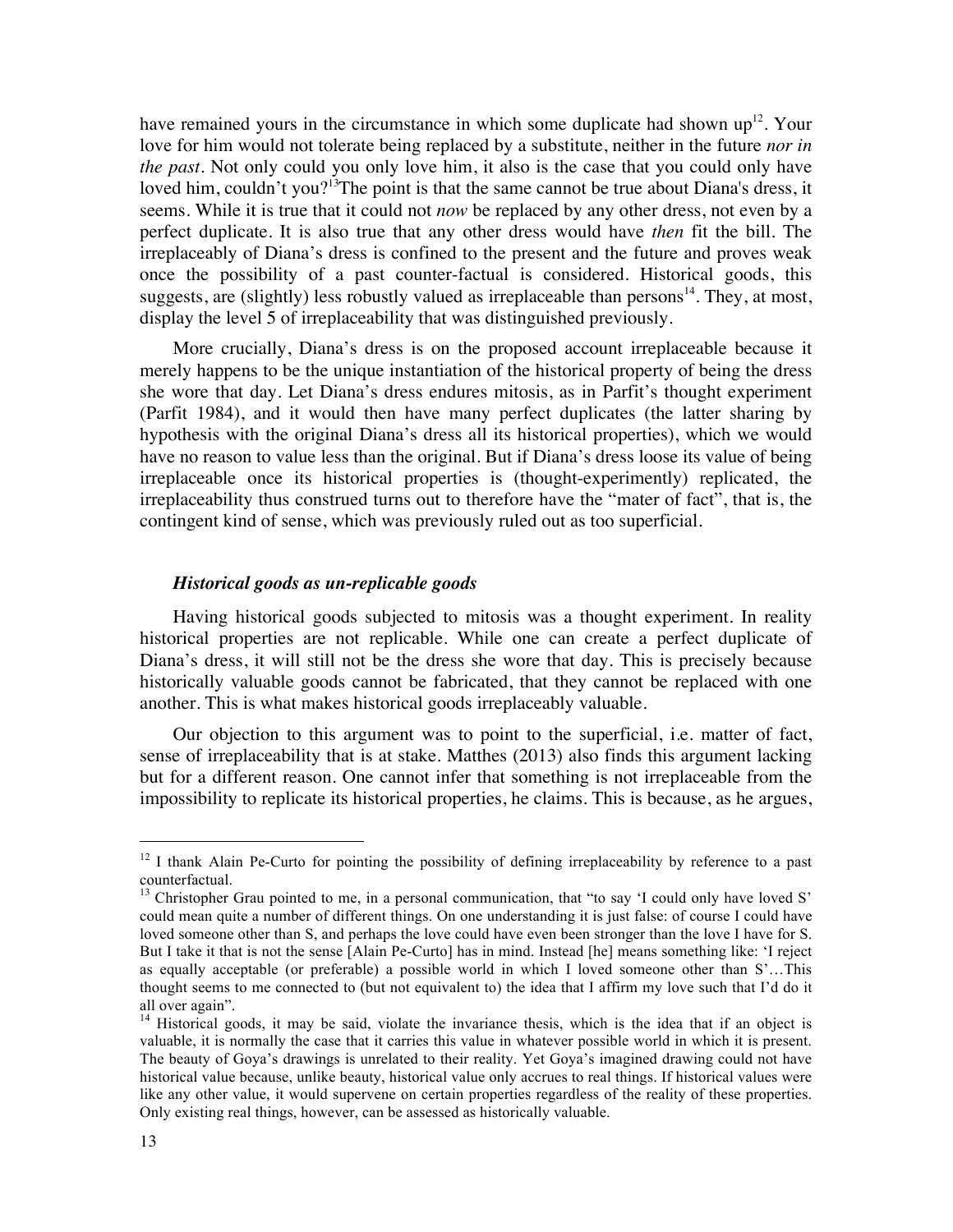the very same object could very well be replaced by another job which might be similarly valuable. The argument consists in showing that, sometimes, the historical properties are the only value-making properties of historical goods. Let us detail.

The value<sup>15</sup> of historical goods, Matthes says, is to provide a connection with the past:

> Though we cannot go back in time, the objects and places that were present in the past travel forward in time with us. The enthusiast who exclaims, "This is where Jefferson sat as he drafted the Declaration of Independence!" is not mistaken in her excitement: she values a connection to the past that has an immediacy that is otherwise completely impossible. While she cannot visit eighteenth-century America, the desk already has. It was there, and no desk that was not in fact there can be made to have this feature post hoc (2013, p. 61)

Jefferson's desk is a time-travelling device. It is its capacity it has to connect us with Jefferson that resides its (instrumental<sup>16</sup>) value. Matthes then observes that the value of connecting us with the past may "persists even in the face of suitable replacements" (2013 p. 35). In other words, the function might be performed by other different historical goods as long as they have the relevant historical property. If two historical goods share the same value as memento, none is strictly irreplaceable. For example, the old fountain pen that Cohen happens to also have been using since he became a lecturer will be as valuable as the eraser. It will provide him a connection with his past just as well. Suppose, however, that there is no such fountain pen and that the eraser is the only thing with the relevant value-making historical properties. Cohen's eraser would in this case be irreplaceable, Mattes concedes. But it would be so as a result of being, as a matter of fact, the unique object with the relevant historical property. The value of historical goods resides in their ability to put us in touch with the past in a way nothing else can and their irreplaceability, Matthes concludes, is a "merely contingent property".

Let us first note that Matthes' view of historical goods can be accommodated within our framework as follows. Historical goods would be cases of what we may refer to as "time-travel" historical value:

• **'Time-travel" historical value:** one values x (e.g. the taste of the madeleine) because one values z (e.g. one's childhood) and x reminds oneself of z.

Accounting for historical goods it terms of their function as time-travelling device could raise the following concerns. First, the sense of irreplaceability involved here seems to be, one more time, the factual sense of uniqueness which was preliminary ruled  $out<sup>17</sup>$ . We want Cohen's eraser to be irreplaceable in a more robust matter, that is, regardless of the current unavailability of other objects that could play the same function.

<sup>&</sup>lt;sup>15</sup> To the extent that Matthes points to what historical goods are good for, referring to their virtue, rather than to their value, seems to more suitable.

<sup>&</sup>lt;sup>16</sup> Although Matthes claims that historical goods are valued for their own sake, their alleged ability to connect us with the past supports the idea that they rather are instrumentally valuable.

<sup>&</sup>lt;sup>17</sup> The point is stressed by Grau in an « Ethics Discussions at PEA Soup: Erich Hatala Matthes' "History, Value, and Irreplaceability," with précis by Carolyn Korsmeyer, November 11, 2013.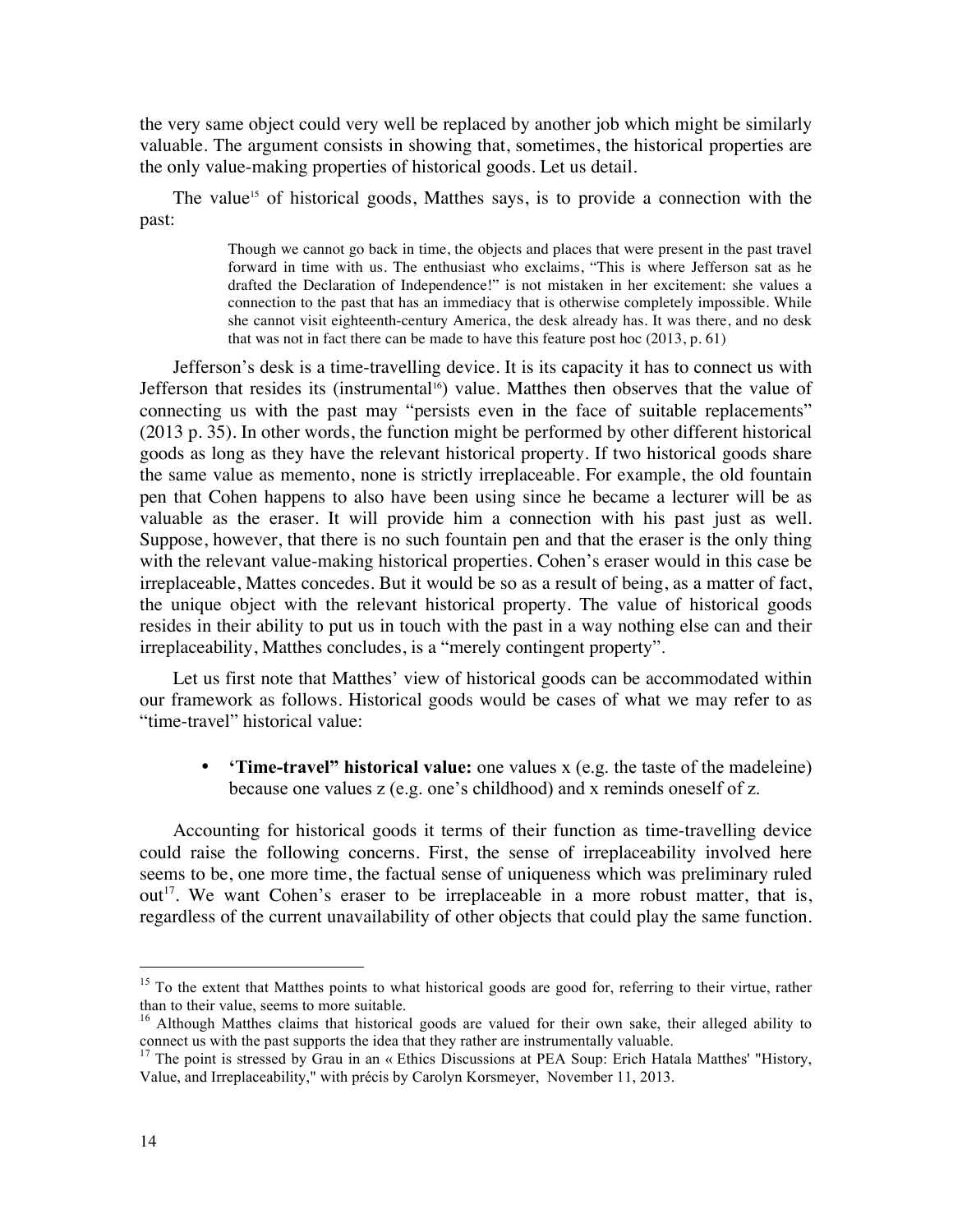To have irreplaceability only hinging on the non-existence of the fountain pen confers a trivial meaning to the notion.

Secondly, if the value of historical goods is to serve as a connector with the past, anything equally serving the same function would have to be valued in the same way. As it happens, to provide a connection with the past is something things without historical significance may do: pictures or memory enhancer drugs may be useful in enabling such connection without being rightly described as historically significant goods. Connecting with the past does not seem to be a sufficient condition of historical goods.

The fact that an historical good is related to some past entity endows it with the function of a memento. While historical goods may serve the function of connecting us with the past, they need not serve such a function. As RØnnow-Rasmussen and Rabinowicz (2000) argue, Diana's dress may be valued regardless of its ability to connect us with Diana:

> The dress is valuable just because it has belonged to Diana. This is what we value it for. But, one might object, is it really a case of a non-instrumental value? Diana's dress is perhaps valuable merely as a means: merely because it allows us to establish an indirect connection to a person we admire or find important in one way or another. Having such a connection may be something that we set a final value on. Couldn't this be what is going on here? Not necessarily. Even if the desire to establish such an 'affiliation' with Diana may well be a part of the causal explanation of our evaluative attitude towards the dress, this does not imply that the evaluative attitude itself is of the instrumental kind: if we idolise Diana, we do not simply find the dress useful for some purpose; we ascribe an independent value to it. Compare this with O'Neill's example: The wilderness is not simply instrumental in allowing us to come into contact with something (otherwise) untouched by humans. Even if we could never visit the wild area, it would still keep its value from our point of view. RØnnow-Rasmussen and Rabinowicz (2000, p. ?)

An historical goods is replaceable, according to Matthess, in the sense that its ability to connect us with the past could be performed by any other goods with the appropriate historical properties. Implicit in this claim is the idea that the connection with the past can be voluntarily triggered. Pick an object with the relevant historical property, hold it in your hand hand and the connection should follow. A travel in the past, it may however be replied, may not be as easy to elicit as that. If something has proved to provide such connection, one may certainly *continue* to expect that it will continue to bring about such an effect at will. But could such a connecting power be ascribed to something that is not already thus empowered with the such ability to revive the past? Suppose Cohen lost his eraser. It is not certain he could ascribe to his fountain pen the same function, even if, like the eraser, he has had it since he became a lecturer. One may suspect that the affective dimensions (e.g. the nostalgia, the joy, the regret) which characterize the experience of being connected with the past are not subject to the will, as it would have to be if the connection could be deliberately assign to anything with the proper history. While it might be too strong to say that the related state of mind of being connected with one's past is entirely *uncontrollable*, it seems also overtly optimistic to assume that it is *directly* controllable. To assume the latter is perhaps to commit the managerial mistake of taking what is only very indirectly subject to the will to be relatively easy to control (cf. Elster 1983). Resurrecting the past could very well be an essentially by-product of these historical goods.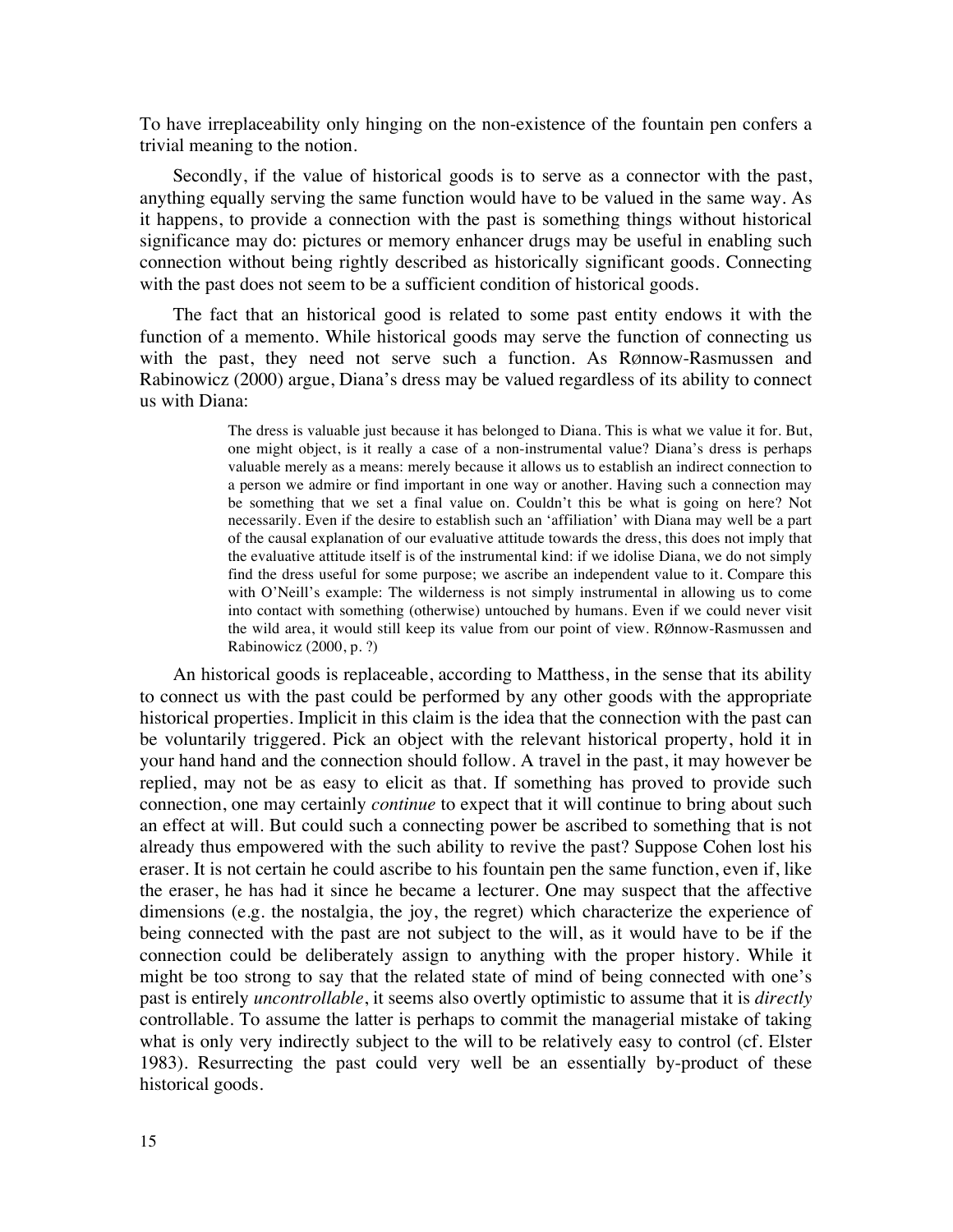# **4** *Existing* **things of value**

## *The conservative and the maximizer*

The opponent of the conservative is not the socialist but the maximizer (more commonly referred to as the utilitarians). The maximizer considers values as what ought to be promoted, promulgated, multiplied, propagated, amplified, etc. The conservative, Cohen says, "exhibits a bias in favour of retaining what is of value, even in the face of replacing it by something of greater value" (149). The attitude is a conservative one not only because it is about keeping things as they are. But because it is about keeping things as they are at certain cost: it is about keeping things as they are rather than letting them go for the sake of allowing better things to come. The conservative will not preserve *all* existing goods. He first requires that the latter be *sufficiently* valuable. Replacement is justified when the amount of value to be preserved falls below a certain threshold (161). He also demands the goods to be intrinsically valuable<sup>18</sup>.

Let us first stress an ambiguity in the opposition between these two attitudes. Values are promoted either when there are more things of value or, alternatively, when an unchanged number of goods have even more value than what they used to. This is in turn compatible with (i) having the already existing goods displaying a greater amount of the same type of value (e.g. beautiful things being made even more beautiful) or by (ii) having the same goods displaying a higher type of value. I suppose a political constitution may be improved by being made *more just* at the expense of being less *elegantly* written. Still alternatively, values can be promoted by (iii) having existing things of valued being destroyed and replaced with things with a greater amount, or a higher type of value. Now the conservative attitude Cohen defends is not against having more valuable embodied values as such. That already existing goods are added more values, as in (i), is an option he should not oppose. He also, I suppose, have no quarrel with (ii) even if he might be worried about the identity of the good being conserved when the type of value it bears has changed. He will however oppose (iii).

<sup>&</sup>lt;sup>18</sup> Matthes refutes Cohen's view that objects of intrinsic value are ipso facto irreplaceable by means of the example of two handfuls of flowers. "If the flowers are indistinguishable in their beauty", he argues "it seems that any handful of flowers will be as good as any other" (Matthes 2013, p. 43). It is not sure however that the conservative, on Cohen's definition of the term, will not have any quarrel with the idea that one ought to be indifferent between the two equivalent handful of flowers. Indeed, it is consistent with Cohen's view that the conservative might be indifferent between a Lippi and its exact *existing* copy. His conservatism will not even give her any reason to value the *original* Lippi more than its *copy* (but note that if she values the original Lippi more than its copy, she will not be valuing the two paintings as being strictly equal, unlike the two handful of flowers in the example, none of which can stand as the original and the other as the copy). I take Cohen's view to be that the conservative will value differently two exact handful of flowers only when (i) one of the two handful of flowers already *exists* (ii) the other is not yet existing and (iii) the non-existing handful of flowers would require the destruction of the already existing one in order to exist..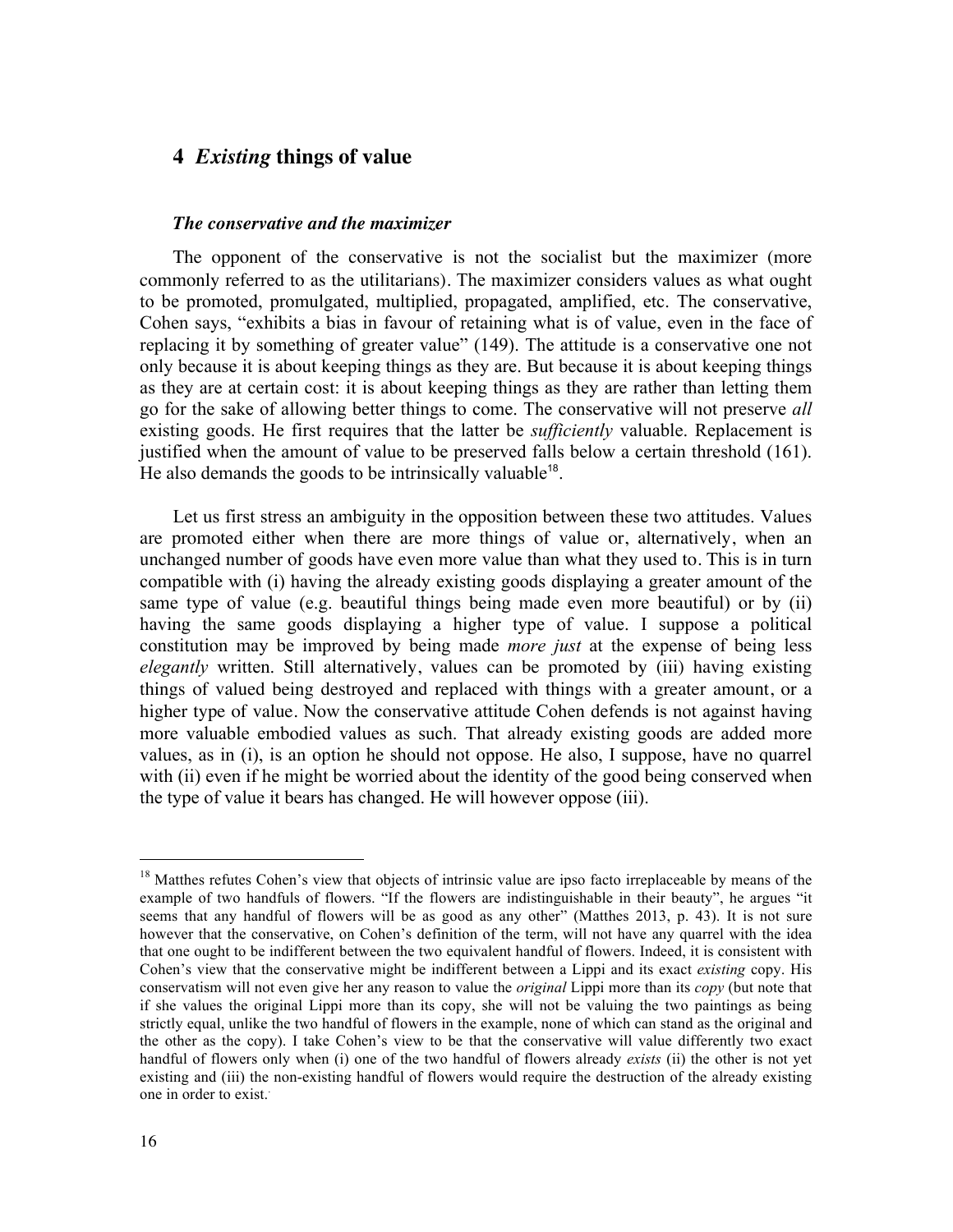The maximizer should not have any difficulty in recognizing the possibility of goods with a certain amount of intrinsic value. Still, he would not see what is wrong with sacrificing a few of these goods if doing so is the way to fill in the world with more value(s), either qualitatively or quantitatively.

So Cohen needs to qualify the opposition between the two in a way that makes them irreconcilable. It is to this effect that he invokes a somewhat curious distinction between, one the one hand, valuing the value-bearer for the value it carries and, on the other hand, valuing it for the particular thing which it is. The former, Cohen takes to be the distinctive form of valuation of the conservative and, the later, that of the maximiser.

The conservative cares about the value-bearer and not only about the value that is carried by the latter. He will value the painting "as the particular valuable thing that it is" (148), thus extending his appreciative attitude from the value of beauty which it bears to *it* the bearer. The latter ceases, in virtue of this form of appreciative attitude, to be valued as a mere value-*bearer*. In this case, and as Cohen says, the "valuing of it, the particular, is not merely a valuing of the intrinsic value that it has, but also a valuing of it, the particular itself" (153). "The Lippi", Cohen says, "represents a particular form of embodiment of the value of beauty, and it is this given form of embodiment, as mediocre as it might be, which he values, not only the value itself". We may say that when assessing the merit of the Lippi, the conservative will both value it as a *beautiful* thing and as a beautiful *thing*. "Value" as Cohen also says with some pleasant oddity, "is not the only thing that is valuable: so are particular valuable things. And the desiderata sometimes need to be traded off against each other" (155).

The metaphysics of the conservative supports his conservatism. If goods were treated as mere value-bearers, they would be replaceable with any other goods, as long as the latter proved capable of *bearing (of embodying, of exemplifying)* more value.

His opponent, the maximizer, shows no concern for the value-bearer independently from its capacity to carry some value. Things are valuable only they make possible the exemplification of value. The maximizer values things or persons "for the value of what they instantiate" (p. 148) or "as a function of the amount or type of value that resides in it." (147-148). He cares about value, rather than about what is of value.

His metaphysic also served his un-conservative attitude. If a certain value-bearer happens to carry less value than a substitute candidate, there is no reason, he believes, to preserve the former if doing so would prevent the latter from existing.

#### *What is the exact nature of the opposition between the two?*

The opposition between the conservative and the maximizer should be such that the latter's position cannot be conceptually accommodated within the former, nor vice versa. It is a presupposition of Cohen's view that goods which do not yet exist cannot be valued as the particular thing which they there. This is because preserving is, according to Cohen, the only attitude which suits the latter, and non-existing goods cannot logically be preserved. The conservative attitude cannot be extended to that which does not exist yet. Cohen submits to our attention what seems to be a challenging example, offered to him by Otsuka: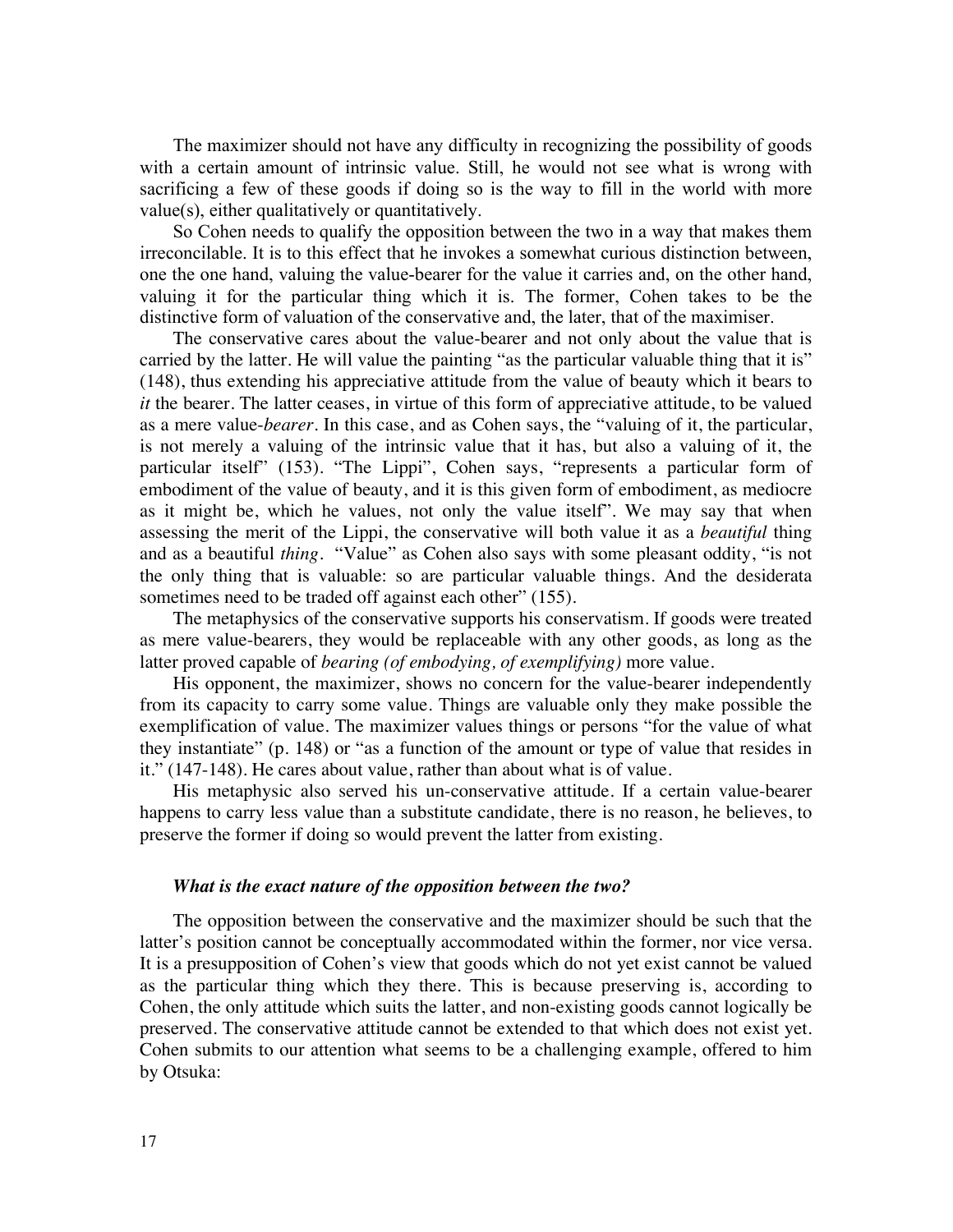Suppose that you come to learn that, after the extinction of human beings (and any other creature capable of enjoying beauty), a most beautiful patch of wilderness… will come into existence. It will, however, not last long, as a small asteroid will land on it, thereby transforming it into a nondescript, barren crater. I agree with you that you would have reason to ensure that this beautiful patch is preserved by now destroying this asteroid. Now suppose that you come to learn, in a variant of the above scenario, that the asteroid will hit this spot on earth before the beautiful patch would have begin to emerge, thereby rendering this spot inhospitable to the emergence of anything beautiful. If, however, you destroy this asteroid, then the beautiful patch will come into existence. It is an implication of your view that you would have less reason to destroy this asteroid in this scenario, as such destruction would not preserve an actually existing thing of value. Rather it would instead allow for the coming into existence of a thing of such value. (Cohen, 2013, p. 166)

If the conservative sincerely valued particular things of value, he would enable the future realization of the patch of wilderness by destroying the asteroid. If the conservative intervened in this manner, he would not preserve anything. Rather he would enable the *future* realization of something of value: he would in fact act as a maximizer. The latter proves as able the conservatism as a valuer of particular things of value.

This example suggests that the difference between the maximizer and the conservative could be better captured than by the opposition between the two sort of valuations that Cohen describes. Here are, in this regard, a few alternative explanations:

One may first be tempted to think that while the conservative values the Lippi as a repository of *taste*, *delicacy*, *depth*, *grace*, *elegance*, that is, as a repository of thick values, the maximizer, having less refined tastes, values the Lippi as a repository of *beauty*. A slightly different way of construing the opposition between the two is to say that conservative values the Lippi as a repository of familiarity, tradition, etc. which are additional, non aesthetic, values. These explanations are however not convincing because they contradict the assumption that the maximizer and the conservative are not opposed in regard to the amount of value which the paintings respectively have.

Another way of describing the contrast between the two is to say that, for the conservative, value properties are bearer-specific. If the Lippi is beautiful and the Picasso is beautiful, then the Lippi's property of being beautiful is numerically distinct from the Picasso's property of being beautiful. The conservative are advocates of bearer-specific properties. They claim that these are parts of their bearers. The maximizer, on his part, takes value properties not to be bearer-specific. On his view, if the Lippi is beautiful and the Picasso is beautiful, then there is one property of being beautiful which each of them exemplifies. In other words, the property of being beautiful is not bearer-specific (or, as some say, it is universal).

Still another way of contrasting the maximizer with the conservative is to argue that they do not share the same view about what makes the two paintings intrinsically good. Surely, they both believe that intrinsic values supervene on the object's internal properties. But while the maximizer considers axiological properties to be supervening on the object's *value-making,* internal properties, the conservative considers them as supervene on both the object's internal value-making properties and their non-value making properties.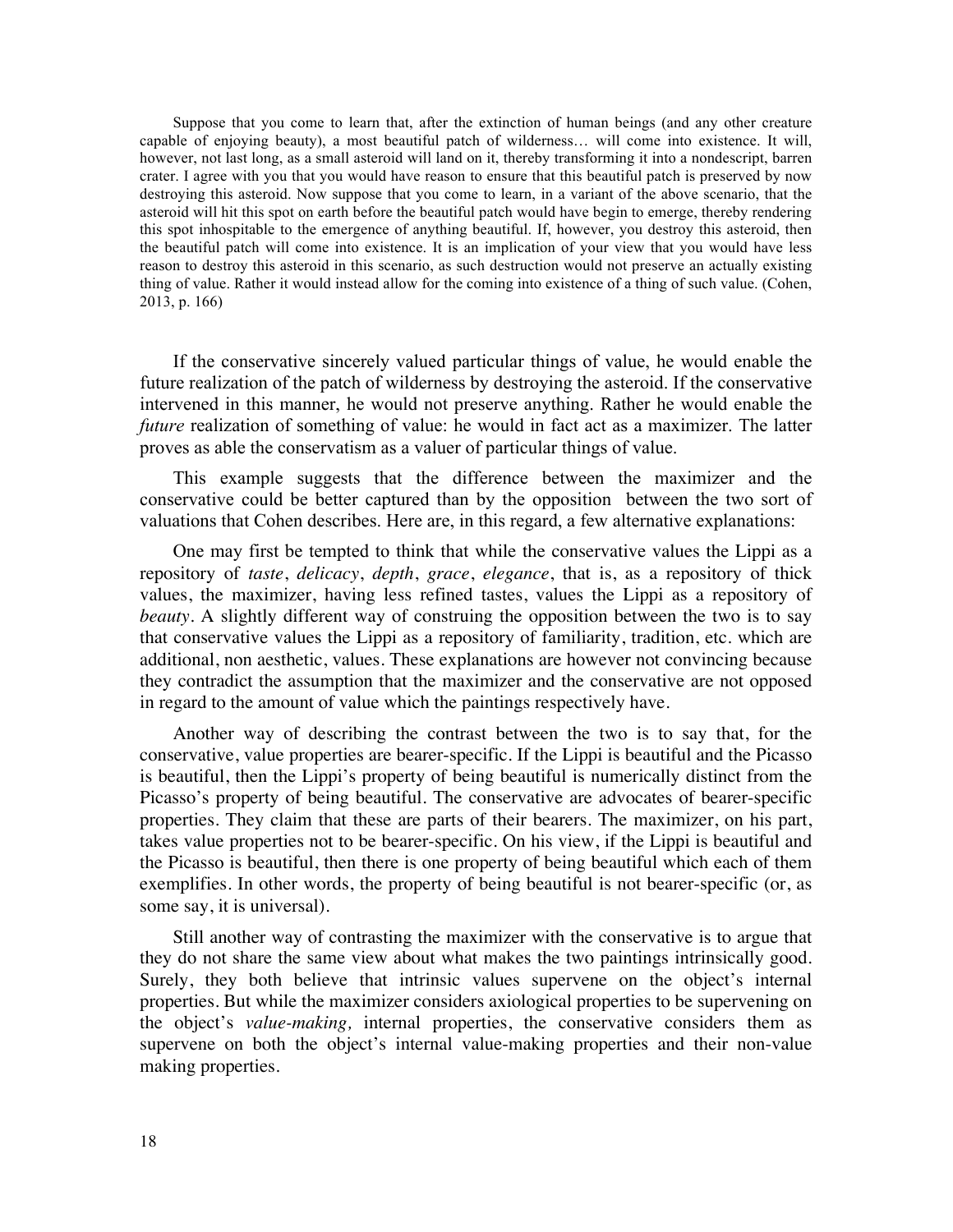Alternatively, we may say that both the conservative and the maximizers believe the Picasso is better than the Lippy and that the conservative can even share the maximizer's opinion when he says that he *prefers* the former to the latter. But only the maximizer believe that this preference allows him to further prefer the state of affairs in which the Picasso exists to the state of affairs in which the Lippy exists. Why does the conservative resist this conclusion? Maybe it is because to preferring the Picasso does not imply, on his view, prefering for the state of affairs that it exists. Unlike the maximizer, the conservative has no quarrel with the possibility that preferences have concrete objects rather than state of affairs as their content. He may therefore prefer an object to some other object without preferring the state of affairs in which the former obtains to the state of affairs in which the latter obtains.

The most promising way of contrasting the maximizer and the conservative, on my view, is to consider the possibility that the conservative sees a difference between existing things of value and not yet existing things of value. Both the maximizer and the conservative take Michelangelo's David to be beautiful. Only the conservative takes the existence of Michelangelo's David to *also* be valuable. The existence of David confers to the latter an advantage over any non-existing sculptures which Michelangelo could make David. The conservative not only values the David's beauty. She also values David's existence. She thinks it is a good thing that the sculpture exists. As Cohen says, the conservative has "tenderness towards already *existing* value and… to whatever value merely happens to exist" (p. 147). From the maximizer's point view, existence does not confer any additional value to value-bearers. Real beautiful things have no privileged position over their unreal counterparts.

## *The goodness of existence*

It is a common view that, while certain values, like beauty, are by nature values of objects, the reality of the objects need not be assumed. According to Scheler, "aesthetic values are values of objects whose posited reality (of any form) has been suspended" (2013, p. 86). The claim is however one with which (if our interpretation of Cohen is correct) the conservative disagrees. For the conservative it is not indifferent that David is a real thing, rather than the merely content of Michelangelo's imagination. He certainly would say that it is a good thing that David exists. If this is so, one may press the question to the conservative: "Why is it so?". The following answers can in this respect be put forward.

What is valuable, one may first submit, is not David's existence but rather David's *continued* existence. A modified version of the example of David, propose by Pugh (2013) supports the idea that it is not merely the existence of David which is valuable but rather its continued existence or its longevity (*Pace* Cohen<sup>19</sup>). Here is the variant:

 $\ddot{ }$ 

<sup>&</sup>lt;sup>19</sup> The hypothesis is one Cohen explicitly rejects : "Even if the picture was painted only five minutes ago", he claims," there is a reason not to destroy it in order to use its pigment to produce a better one. (Cohen 2013, p. 157)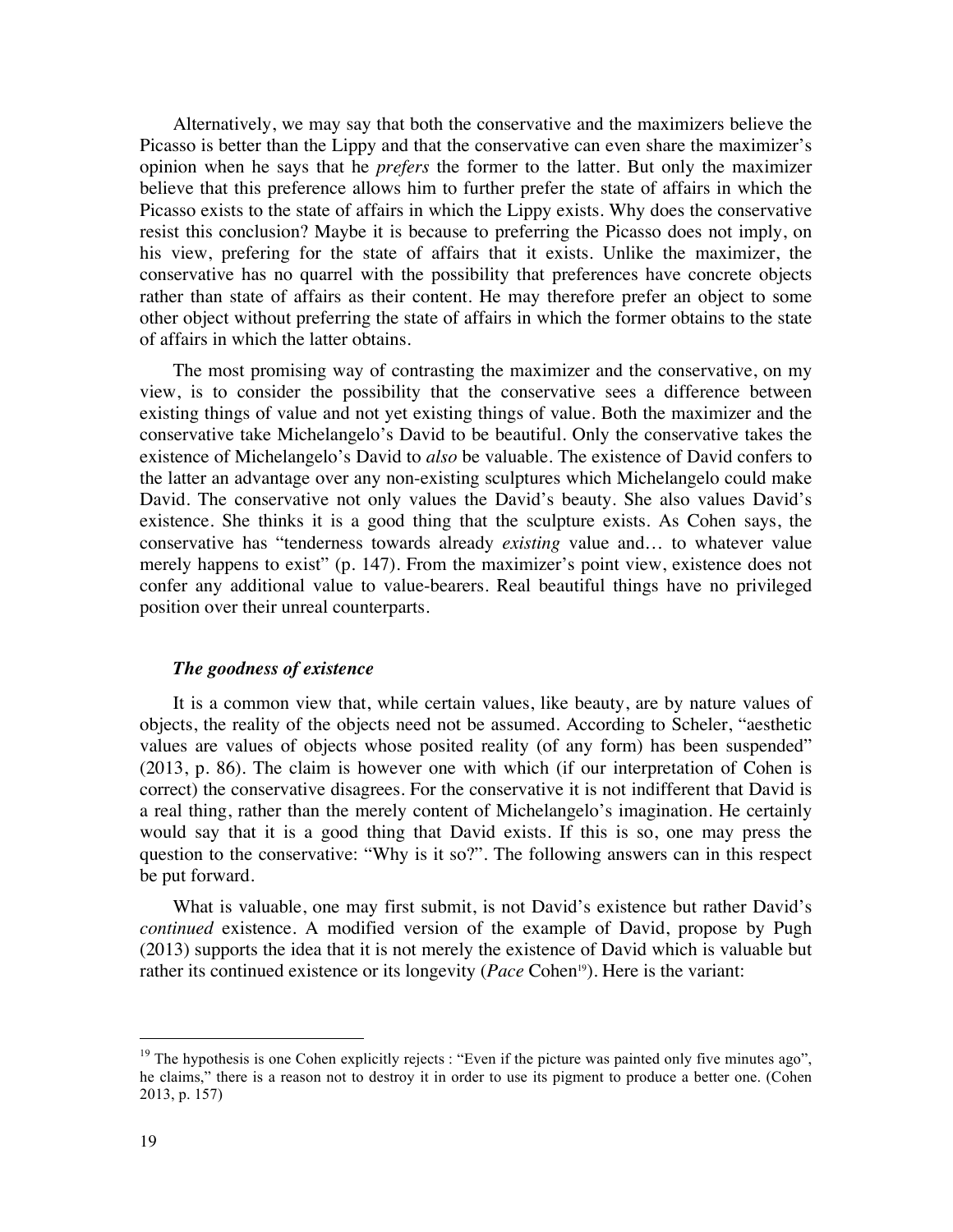This time, suppose that his creation of the even better Eve would not require the destruction of David; there is just enough material left for one more beautiful sculpture, which Michelangelo then uses to create Eve. However, immediately afterwards, Michelangelo announces that he has a better idea for creating an even better sculpture than Eve. But its creation would require the destruction of the newly-created sculpture, Eve. Here, there intuitively seems to be a much better case for replacing the recently created sculpture than there was in the case of David. (Pugh *et all.* 2013 p. 337)

Unless "it is not the continued existence of a thing that is good, but rather it ceasing to exist that would be bad", as Rabinowicz and Rønnow-Rasmussen further suggest (2000). The idea is that we ought to prevent the destruction of existing things of value before thinking about making good, like creating things of value.

I will, as a way of concluding the discussion still point to another explanation for valuing the existence of the value-bearer, in addition to the amount or type of value which it bears, is that it is impossible to relate to *non-existing things of value* in ways that are appreciative to their value. Non-existent value-bearer may be valuable, but there is not much point to that. The point is nicely put by Raz:

> Think of something of value. Not only is the appropriate response to it to respect it and to engage with it in virtue of that value, but absent this response its value is somehow unrealized. It remains unfulfilled. The goodness of a good fruit is unrealized if it is not enjoyed in the eating. The same sense of lack of fulfillment applies to a novel destined never to be read, a painting never to be seen, and so on. Not all good things can be thought of in that way. The thought does not quite work for my wonderful friendship with John that is destined never to come about. There is no similar sense of waste here, or of something missing its fulfillment. In such cases the thing of value does not yet exist. Only things of value that exist can remain unfulfilled. Nothing is unfulfilled simply because something of value could exist and does not. (Raz, p. 2001, p.  $126)^{20}$ .

#### **References**

Anderson Elisabeth 1995. Value in ethics and economics. Harvard: Harvard University Press.

<sup>&</sup>lt;sup>20</sup> While Scheler defends the idea that the bearers of value needs not be real, he also comes close to Raz when he says that aesthetic values "are valued of objects because of their *intuited picturelikeness* (in contrast to merely "thought" objects)" (1973, p. 86). This explanation is one Cohen would disagree with. He indeed argues that certain values would still be valuable in a world of blind people: "let us distinguish between a world of blind people and a world of no people, or other relevant perceivers. In the first case I think the blind people could value the fact that their world contained such beauty, even though no one could appreciate it. So it might indeed follow from my position that it is good that unperceived aesthetic value exists. But I do not find that embarrassing. And if it also follows from my position that aesthetic value would be valuable in a wholly perceiverless and conceiverless world, then some will no doubt get off the bus there, but I would ride on even then." (2012). I wish I could wish Jerry a good ride.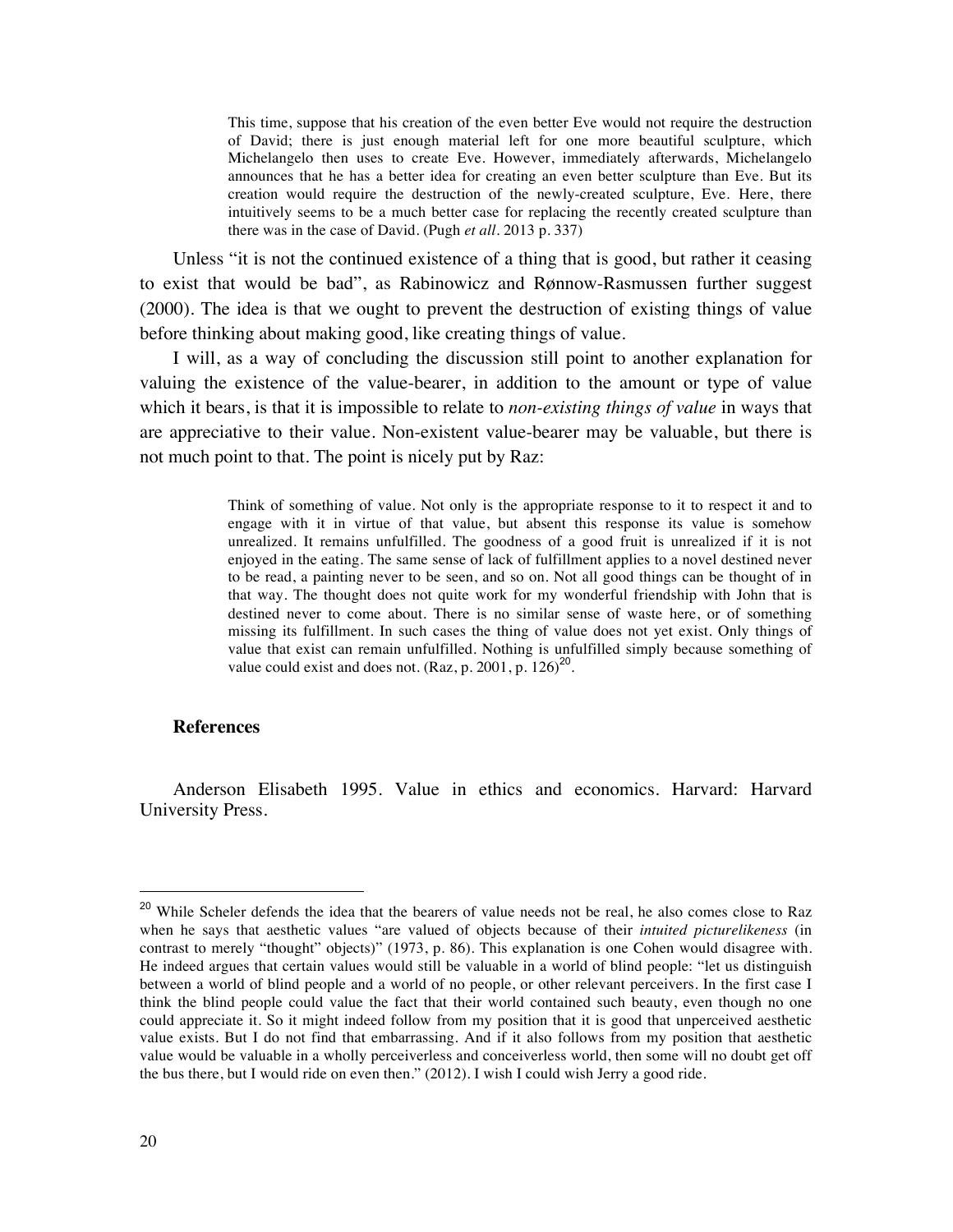Cohen Gerald Allan. Unpublished manuscript. The Truth in Conservatism: rescuing conservatism from the Conservatives (Alternative title: Conservatism and Embodied Value).

Cohen Gerald Allan. 2011. Rescuing Conservatism. In Reasons and Recognition: Essays on the Philosophy of T.M. Scanlon, eds. Wallace, R. Jay, Rahul Kumar, and Samuel Freeman. Oxford: Oxford University Press.

Cohen Gerald Allan. 2012. Rescuing Conservatism: A Defense of Existing Value. In Finding Oneself in the Other, ed. Otsuka, Kazuhiro. Princeton: Princeton University Press.

Elster Jon. 1983 Sour Grapes: Studies in the Subversion of Rationality, Cambridge University Press, Cambridge.

Frankfurt Harry G. 1999. Necessity, Volition, *and* Love, Cambridge: Cambridge University Press.

Grau Christopher. 2004. Irreplaceability and Unique Value. *Philosophical Topics* 32, no. 1/2 (2004): 111-29.

Grau Christopher. 2010. Love and History. *The Southern Journal of Philosophy* 48, no. 3 (2010): 246-71.

Grau Christopher, Pury Cynthia L. S. 2013. Attitudes Towards Reference and Replaceability, *Rev.Phil.Psych.*

Hatala Matthes Erich 2013. History, Value, and Irreplaceability, Ethics, Vol. 124, No. 1 (October 2013): 35-64.

Kahane Guy. 2011. Mastery Without Mystery: Why there is no Promethean Sin in Enhancement, *Journal of Applied Philosophy, Vol. 28, No. 4.*

Kant I. 1913 1790, *Kritik der Urteilskraft* (Akademieausgabe, Berlin: Verlag Georg Reimer).

Massin Olivier 2011. *On Pleasures.* Thèse de doctorat ès lettres Université de Genève, Université de Genève.

Mulligan Kevin. 2009a. Emotion and value. Oxford University Press.

Mulligan Kevin. 2009b. Value. In R. Poidevin, P. Simons, A. McGonigal, and R. Cameron, eds. *The Routledge Companion to Metaphysics.* London: Routledge, 401–414.

Oakeshott Michael. [1962] 1991. *Rationalism in Politics and other essays*, Liberty Fund Indianapolis.

Parfit Derek. 1984 *Reasons and Persons.* Oxford: Oxford University Press.

Rønnow-Rasmussen Toni. 2011. Personal Value. Oxford: Oxford University Press.

Rabinowicz Wlodek, Rønnow-Rasmussen Toni. 2000. A Distinction in Value: Intrinsic and for Its Own Sake. *Proceedings of the Aristotelian Society,* 33–51.

Radin, Margaret Jane. 2001. Contested Commodities. Harvard University Press.